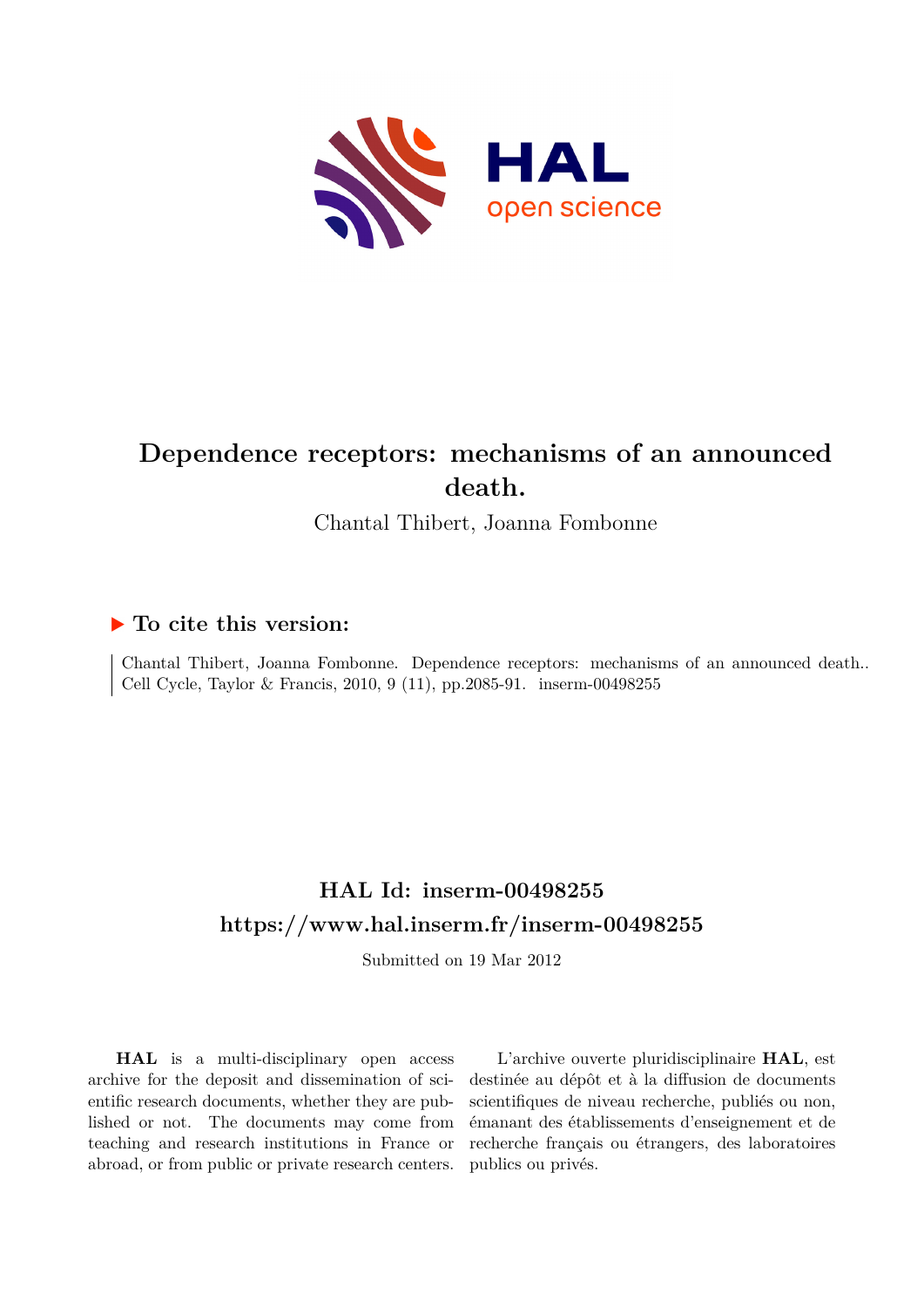# **Dependence receptors : Mechanisms of an Announced Death**

Chantal Thibert<sup>\*</sup> and Joanna Fombonne

Apoptosis, Cancer and Development Laboratory, Equipe labellisée ʻLa Ligue' Université de Lyon, CNRS UMR5238, Centre Léon Bérard, F-69008, Lyon, France,

Corresponding author: C. Thibert, CNRS UMR5238, Apoptosis, Cancer and Development Laboratory, Centre Léon Bérard, F-69008, Lyon, France Equipe labellisée 'La Ligue'. chantal.thibert@ujf-grenoble.fr

present address : Université Joseph Fourrier, Grenoble F-38042, France, INSERM U836, Grenoble Institut des Neurosciences, Team 2 Neurodegenerescence and **Plasticity**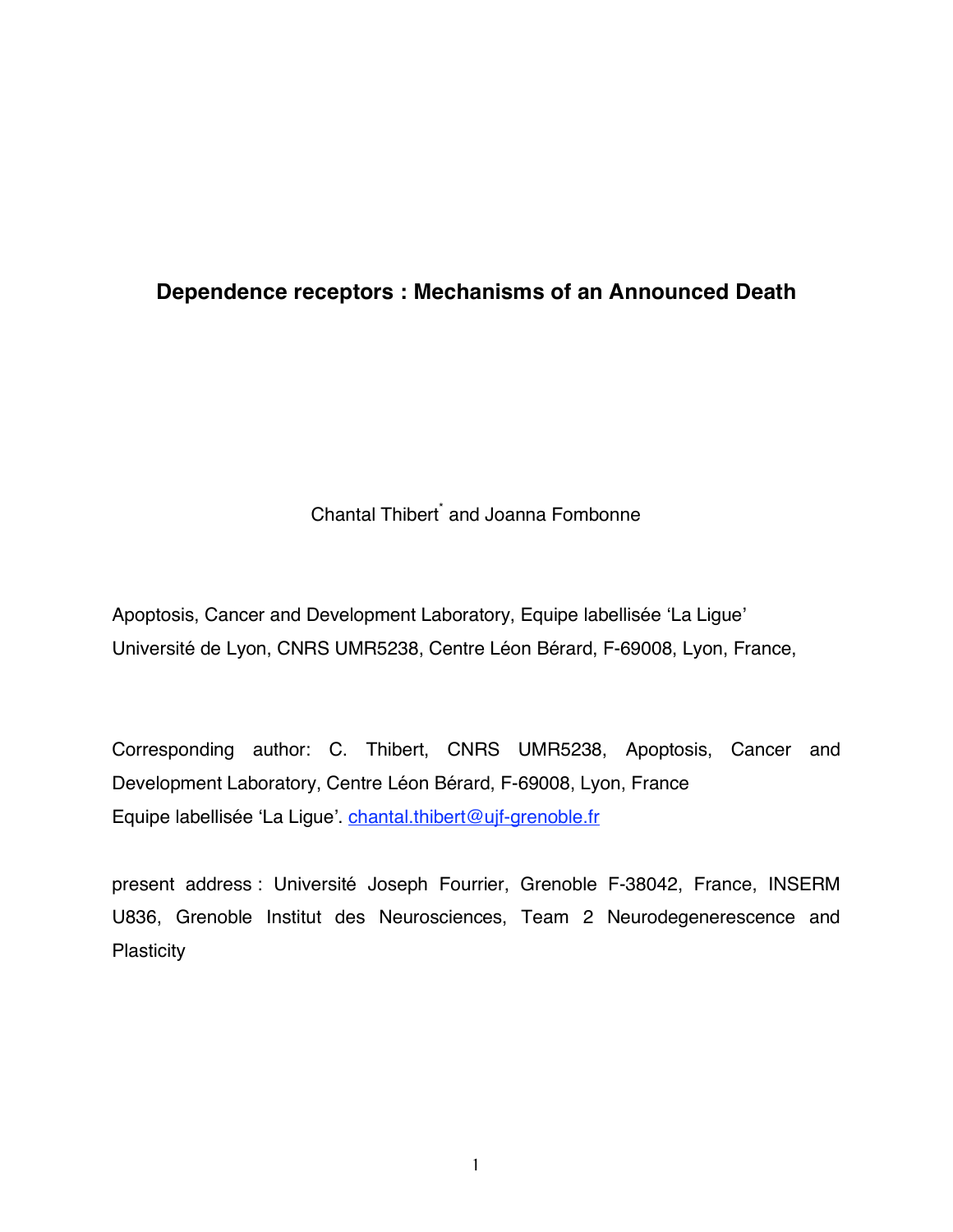#### **ABSTRACT**

Dependence receptors form a family of functionally related receptors which are all able to induce two completely opposite intracellular signals depending on the availability of their ligand. Indeed, in its presence, they mediate a positive, classical signal transduction of survival, differentiation or migration but without it, they trigger a negative signal which leads to cell death. The molecular mechanisms involved in triggering cell death in the absence of ligand are starting to be unravelled: dependence receptors are recruited at well-defined domains at the plasma membrane, they trigger cell death through a monomeric form, they are cleaved by caspases and they recruit a caspase activating complex.

#### **Introduction**

Receptors are usually considered to be inactive in the absence of their ligand. This generally accepted idea has been shown to be untrue for a family of unconventional receptors. Indeed certain receptors trigger "positive" signaling on survival, differentiation, and migration in the presence of their ligands, while they transduce a "negative" signal of cell death induction in the absence of their ligands (Fig.1). Thus, cells expressing these receptors are in a state of dependence on their respective ligands and that is why these receptors have been named "dependence receptors". To date, 15 receptors have been shown to display these two opposite activities : p75<sup>NTR</sup>, DCC, Neogenin, UNC5H receptors family, Androgen Receptor, Patched, RET, MET, TrkC, ALK, EphB4. These receptors are all involved both in embryonic development and in the regulation of tumor progression (for a full review, see  $1$ ). One hypothesis is that the coexistence of these two signaling pathways (a positive one for migration, differentiation and a negative one for death) is probably crucial for the proper control of development processes (e.g. neural tube formation, …) and represents a safeguard mechanism to limit tumor expansion (see for reviews  $^{1-3}$ ).

Several recent reports have described the molecular mechanisms of death induced by some of the dependence receptors in the absence of their ligands. So far, these

 $\mathfrak{D}$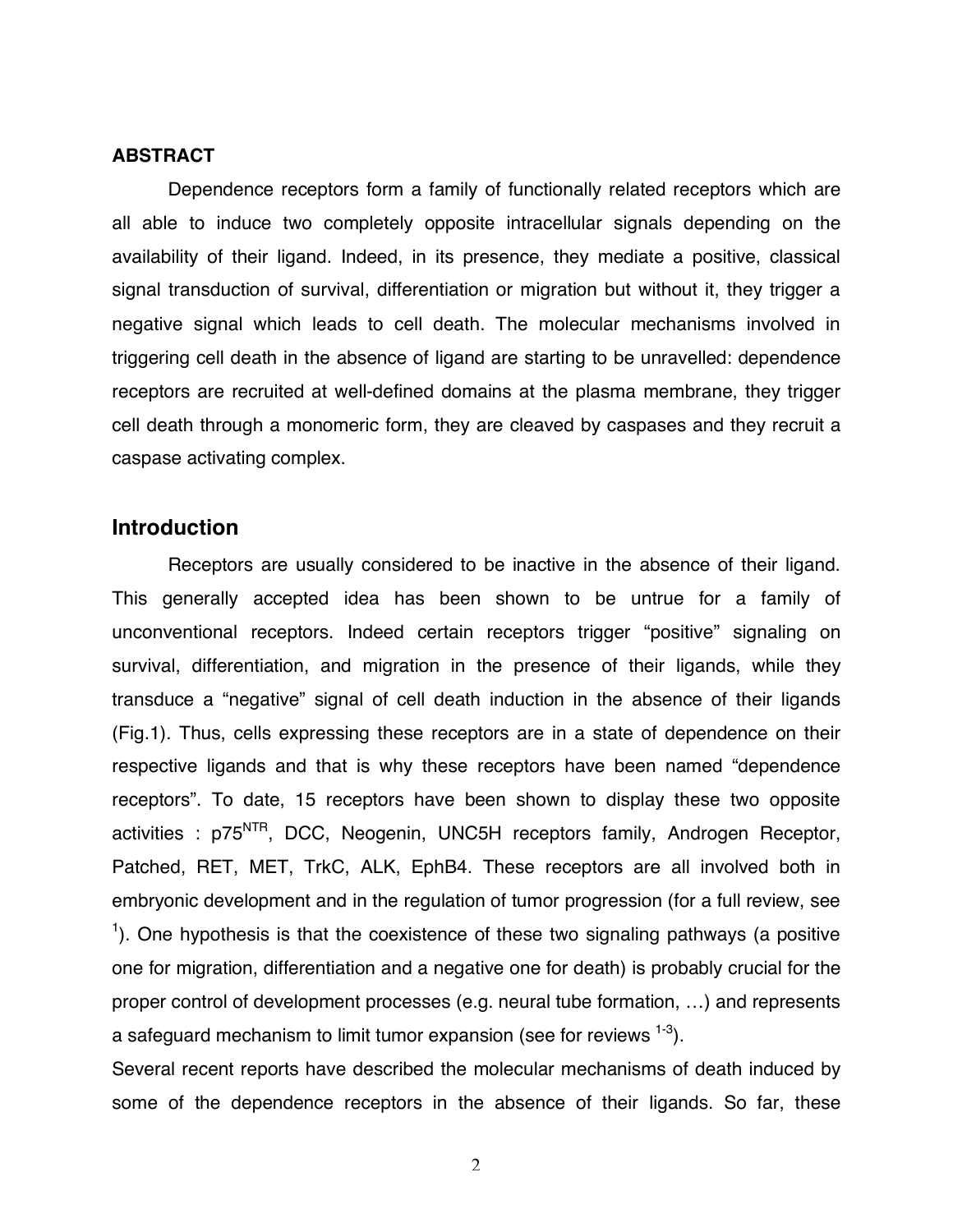mechanisms appear to require the localization in lipid rafts and monomerization of the receptors. Furthermore, dependence receptors can both activate caspases (by recruiting a caspase-activating complex) and be their substrates. We will review here the current knowledge on how dependence receptors could trigger apoptosis.

The dependence receptors here discussed are  $p75<sup>NTR</sup>$  (a receptor for NGF), DCC (Deleted in Colorectal Cancer) and UNC5H, (both are netrin-1 receptors), the Androgen receptor (AR), Patched (Ptc, the receptor of Sonic hedgehog Shh), integrins, Neogenin (a close homologue of DCC, receptor for RGM) and several tyrosine kinase receptors RET (REarranged during Transfection), MET, ALK, TrkC, EphA4, (receptors for GDNF, HGF/SF, pleiotrophin/midkine, BDNF and EphB3 respectively) (for a detailed description of dependence receptors and their ligands, see  $^1$ ).

## **Localization in lipid rafts**

Lipid rafts are dynamic membrane domains, rich in cholesterol and sphingolipids and characterized by their resistance to solubilization by mild detergents such as Triton  $X-100$ <sup>4</sup>. These subdomains of the plasma membrane are involved in clustering macromolecules. It has been proposed that lipid rafts serve as signaling platforms allowing binding/coupling between different molecules such as receptors with adaptors or effectors of signaling pathways such as kinases. Several studies report association of dependence receptors with lipid rafts, either to control the positive pathway (e.g., cell survival and thus differentiation), or to control the negative signaling pathway (cell death) (Fig 2). Concerning cell death induction, the dependence receptor localization to lipid rafts has been shown for DCC in both immortalized cells and primary neurons  $^5$  and for UNC5H2 <sup>6</sup>. Indeed, after disruption of lipid rafts, (e.g., by cholesterol depletion), dependence receptors lose their ability to interact with proteins involved in the death signaling pathway, such as caspase-9 for DCC, or DAPK for UNC5H2 and thus their proapoptotic activity.

The mechanisms regulating receptor localization to lipid rafts are still unclear. For instance, DCC needs to be palmitoylated to translocate into lipid rafts  $7\,$   $^5$ . Palmitoylation of the p75<sup>NTR</sup> receptor has also been described <sup>8</sup> and seems to reduce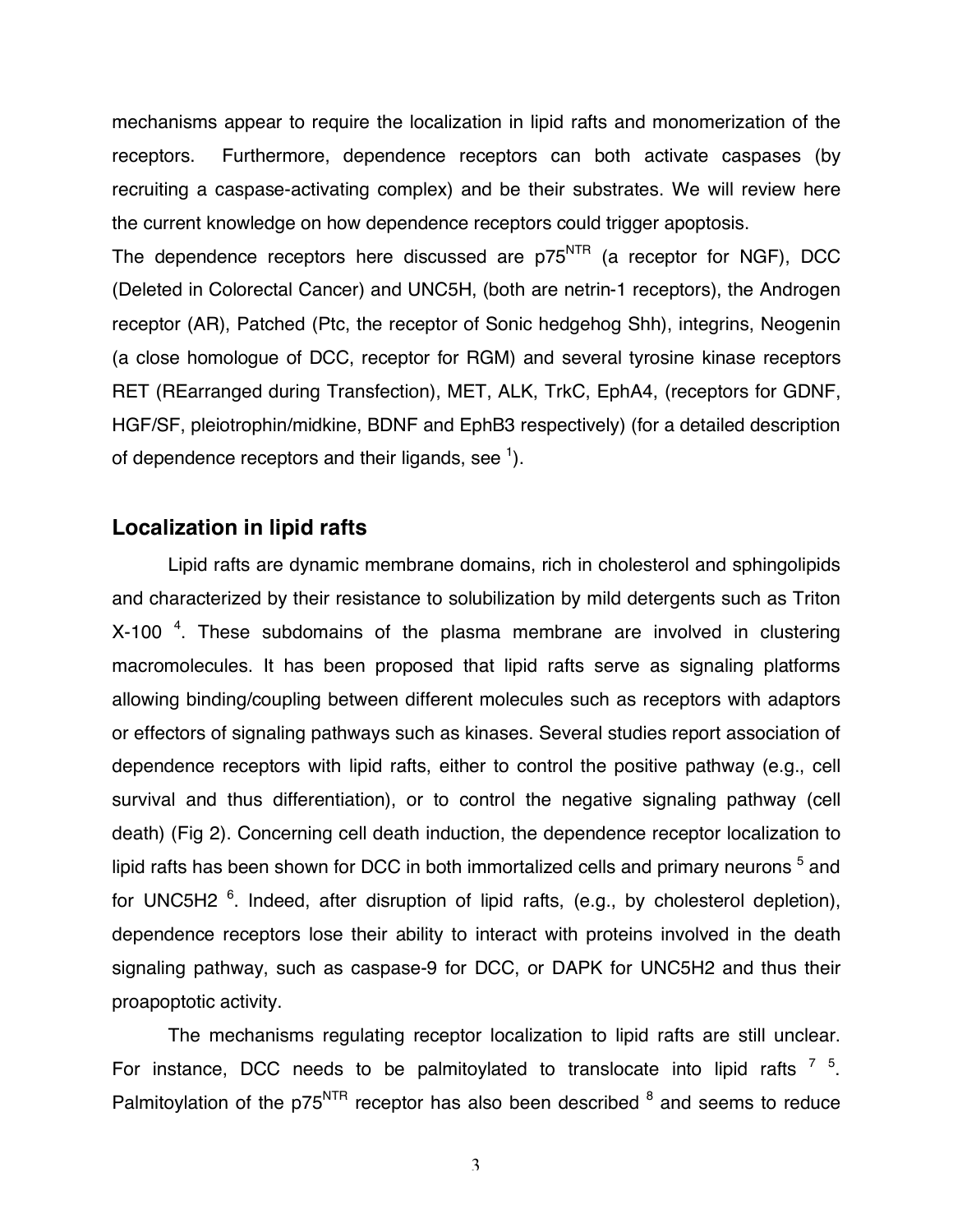the receptor association with lipid rafts  $9$ , although conclusive evidence supporting these findings is yet to be provided. However,  $p75<sup>NTR</sup>$  phosphorylation by PKA is a step required to allow accumulation of  $p75<sup>NTR</sup>$  in lipid rafts <sup>10</sup>. UNC5H2 palmitoylation is required for its proapoptotic activity but not for its lipid rafts localization  $6$ .

The presence of the ligand has been shown to be important for some dependence receptors to be integrated within lipid rafts. Indeed both p75<sup>NTR</sup> and RET massively relocate within rafts after ligand binding  $10^{-11}$  and at least in RET case, this represents a necessary step to control cell survival. However, this does not apply to the dependence receptors DCC and UNC5H2 whose localization on lipid rafts appears to be ligand independent <sup>7 12 6</sup> Lipid raft localization is thus crucial for the proapoptotic activity of some of the dependence receptors. Of note, clustering of the dependence receptor integrins has also been observed at the surface of dying cells  $^{13}$ , suggesting a possible localization of integrins in membrane subdomains. Moreover, Ptc has been described in specific membrane subdomains called caveolae, corresponding to nonclathrin coated invaginations  $14$ . Moreover, Ptc ligand Hedgehog also localizes to lipid rafts in *Drosophila* <sup>15</sup>. This is in line with previous results obtained with DCC, p75<sup>NTR</sup>, RET and Met demonstrating that the localization to lipid rafts is not restricted to death signaling. Thus, dependence receptors requirement to localize to lipid rafts before triggering cell death could be a conserved mechanism.

### **Monomerization of dependence receptors**

It has recently been shown that dependence receptor monomerization is a critical step for their pro-apoptotic activity, with multimerization being inhibitory for cell death (Fig 2). Indeed, the proapoptotic effect of  $p75<sup>NTR</sup>$  may be blocked by the addition of dimeric neurotrophins<sup>16</sup> or dimeric NGF-derived peptides<sup>17</sup> but not monomeric NGF-derived peptides  $17$ , suggesting that p75 $NTR$ -induced apoptosis requires the monomeric form of the receptor. Using an artificial system of dimerization, Wang *et al.,* have shown that monomeric p75<sup>NTR</sup> is indeed required for apoptosis induction whereas dimerization and higher orders of oligomerization block this effect  $18$ . The authors identified the last 19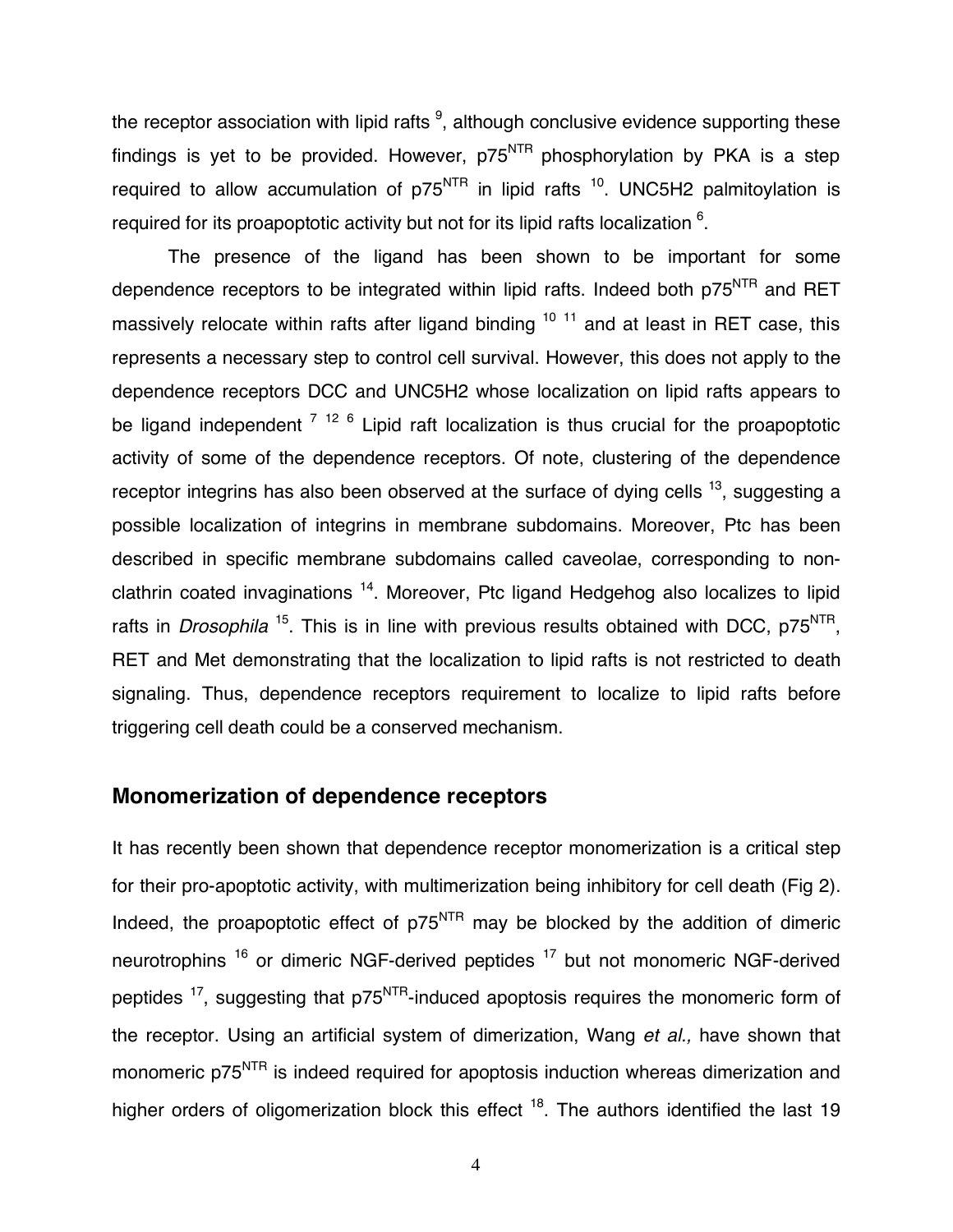amino-acids at the carboxy-terminus as the region required for the receptor dimerization. However, Rabizadeh *et al* showed that the deletion of these 19 aminoacids did not abolish the receptor proapoptotic activity and defined an extended sequence of 29 amino-acids at the carboxy-terminus (stretching from amino-acids 349 to 377) as the domain mediating the proapoptotic activity of  $p75<sup>NTR 19</sup>$ .

DCC has also been shown to homomultimerize in the presence of netrin-1, an important feature for the positive signaling of the receptor during axon quidance  $20$ . Two domains were found to be involved in DCC oligomerization: one is the extracellular domain which aggregates upon netrin-1 binding ; the second one is in the cytoplasmic domain (C-Terminal part of the receptor named P3) which is responsible for selfassociation leading to constitutive multimerization independently of netrin-1 binding  $20$ . The authors conclude that the cytoplasmic domain of DCC is able to oligomerize constitutively but that this association is normally inhibited in the full-length receptor. The hypothesis is that netrin-1 stimulates the formation of a receptor complex through association of the extracellular domains, then inducing a conformational change allowing DCC cytoplasmic domain multimerization. Knowing that DCC is able to oligomerize following netrin-1 binding, we investigated whether netrin-1-induced DCC and/or UNC5H2 multimerization is a critical step for DCC and/or UNC5H-mediated proapoptotic activity. We recently showed that DCC and/or UNC5H2 multimerize in response to netrin-1, and that this event is sufficient to inhibit apoptosis  $21$ . We also demonstrated that a domain of DCC, DCC-5Fbn, that triggers cell death *in vitro* and tumor regression in animal models  $22 \times 23$  does so by interfering with netrin-1-induced multimerization of DCC and/or UNC5H2<sup>21</sup>.

Other dependence receptors that have been shown to oligomerize in the presence of their ligand include all tyrosine kinase receptors: RET, TrkC, MET, ALK, EphB4 (for a review see  $24$ ) and also Ptc  $25$ . Interestingly, several data had long suggested that Ptc could act as a multisubunit protein. First, Ptc is a multipass membran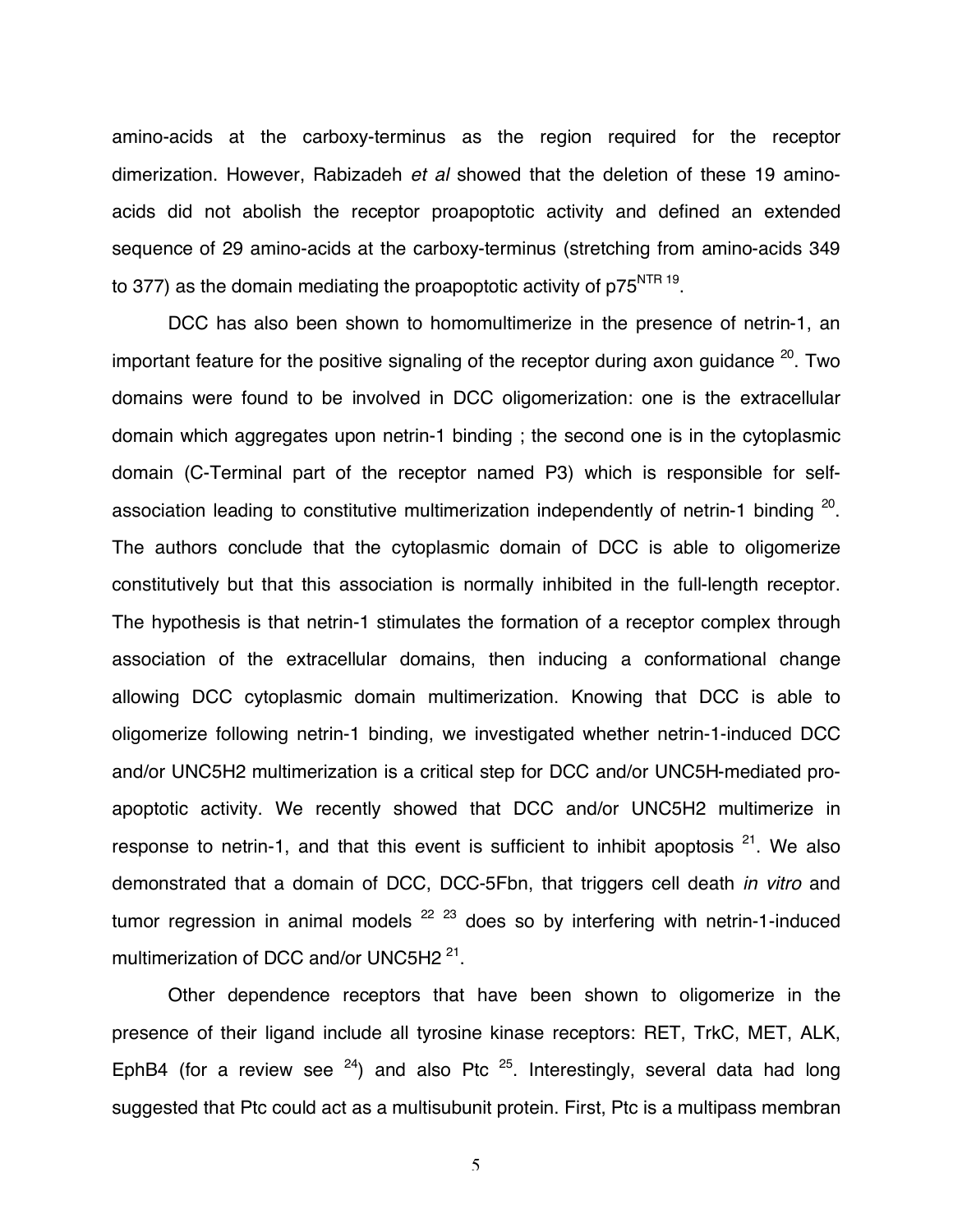protein structurally similar to a RND family of channels and transporters (such as NPC1), several of which are known to have an oligomeric structure  $26$ . Second, interallelic complementation has been observed during genetic analyses of *Drosophila*  ptc suggesting direct interaction between partially impaired subunits <sup>27</sup>. Third, Lu et al. recently showed that *Drosophila* Ptc is able to multimerize<sup>25</sup>. Indeed, they demonstrated that the last intracellular domain (the C-Terminal domain  $=$  CTD; Ptc is a multipass membrane protein) is able to trimerize by self-association. However, similarly to DCC  $^{28}$ . Ptc is able to trimerize even if deleted of CTD  $25$ . The process of oligomerization is essential to Ptc survival-inducing function and regulates its turnover in part *via* binding to Nedd4, an E3 ubiquitin ligase which could target Ptc to lysosomal degradation <sup>25</sup>.

So far, the importance of the oligomerization in blocking proapoptotic activity has been proved for the receptors p75<sup>NTR</sup>, DCC and Unc5H2. Experiments on other dependence receptors forced to oligomerize will help to understand whether the proapoptotic activity of this entire class of receptors depends on their ability to be on a monomeric state.

## **Recruitment of a caspase activating complex**

Dependence receptors are able to activate initiator and effector caspases in the absence of their ligand (for a review, see  $^{29}$ ) (Fig 2). DCC  $^{30}$ , TrkC  $^{31}$  and Ptc  $^{32}$  activate caspase-9 and -3, while integrin-induced death depends on caspase-8 and -3 activation <sup>13</sup>. The death of sympathetic neurons deprived of NGF is mediated by p75<sup>NTR</sup> *via* the recruitment of caspase-2  $33$ . The deletion of caspase-2, however, does not rescue neurons deprived of NGF because of the activation of an alternative pathway dependent on caspase-9 34. Along a similar line, GDNF-deprived neurons die by caspase-2 and -7 activation  $35$ . Finally, the initiator caspases activated by the recently described dependence receptors such as ALK, MET, EphA4 still remain to be identified.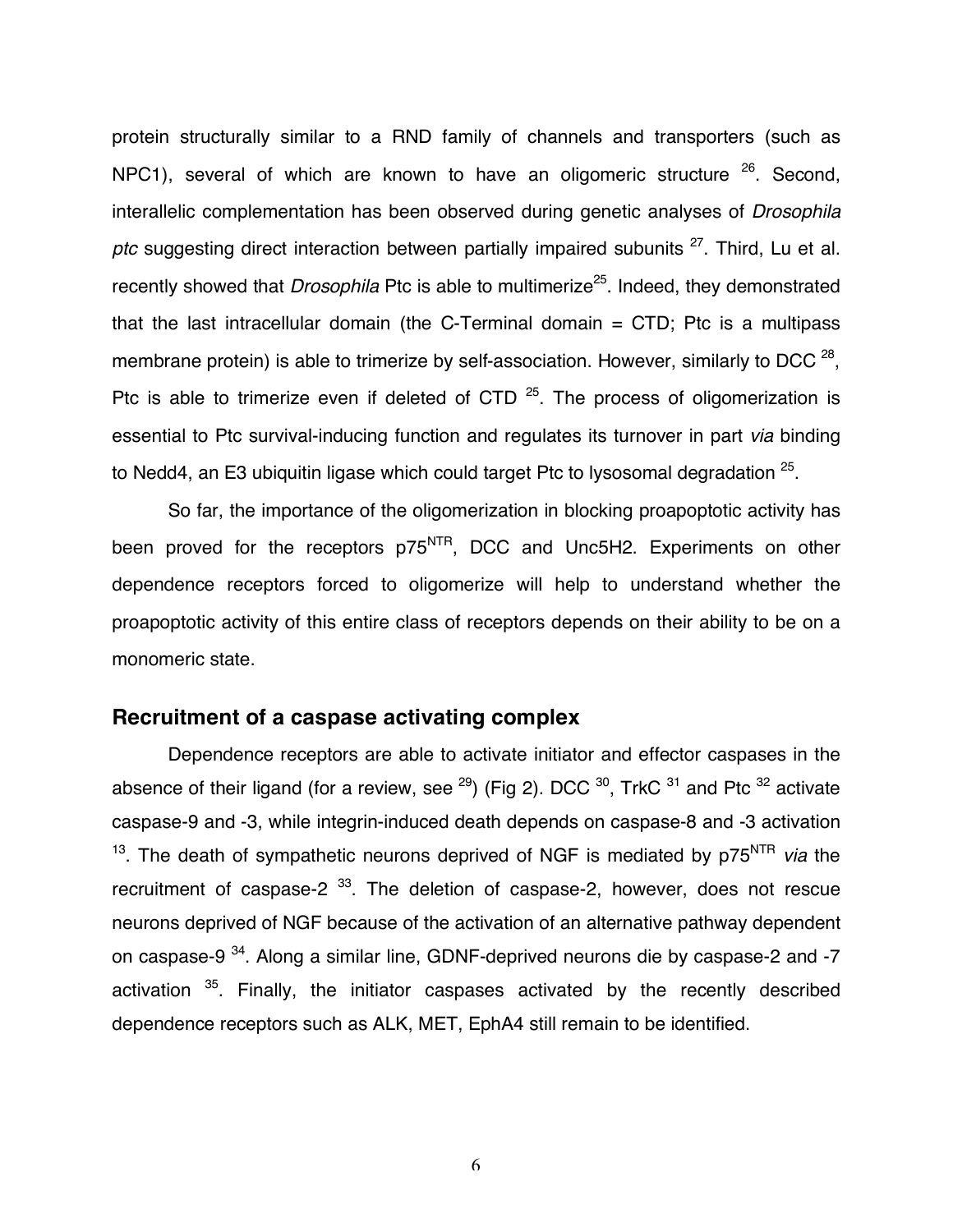Several proapoptotic partners of dependence receptors have been identified (Table 1), but so far none of them emerge as a universal proapoptotic adaptor for dependence receptor-induced death.

 $DIP13\alpha$ , a candidate partner of DCC identified by a two-hybrid screen, has been characterized as a mediator of DCC-induced cell death 36. Interestingly, the domain that allows DCC to interact with DIP13 $\alpha$  closely resembles the domain that is responsible for DCC proapoptotic activity  $37$ . Indeed, the overexpression of DIP13 $\alpha$  enhances DCCinduced cell death, while its down regulation promotes survival  $36$ . It remains to be elucidated how DIP13 $\alpha$  is linked link to caspase activation. DCC triggers caspase activation directly and in particular it interacts directly with caspase-3 and indirectly with caspase-9<sup>30</sup>. Furthermore, the DCC intracellular domain is able to activate caspase-3 in a cell free system, suggesting that DCC interacts through an adaptor protein with caspase-9, allowing caspase-3 activation. It is thus tempting to speculate that DIP13 $\alpha$  is the missing link between DCC and caspase-9.

NRAGE, a member of the MAGE family, is known to interact with UNC5H1 in the ZU-5 domain 38. This region of UNC5H1 (with an adjacent PEST sequence) is required for UNC5H1-mediated apoptosis, which is prevented in a model of down-regulation of NRAGE.

DAPK (for death-associated protein kinase) was identified as the proapoptotic partner of the dependence receptor UNC5H2<sup>39</sup>. DAPK is a crucial protein mediating cell death induction *via* its serine/threonine kinase activity and *via* its death domain. This protein was first identified in an *in silico* search as the one having the death domain closest to that of UNC5H2. Llambi *et al* (2005) showed that DAPK is required for a large part of UNC5H2-induced apoptosis and that UNC5H2 triggers cell death by activating DAPK in the absence of its ligand, netrin-1. More recently, DAPK has also been shown to be involved in the death process induced by another dependence receptor, Neogenin, which is not structurally related to the UNC5H2 receptor <sup>12</sup>. Indeed, Neogenin lacks a death domain but contains domains of high homology to DCC in its extracellular part and domains of less extended homology to DCC in its cytoplasmic part. However, DAPK is not an interactor of DCC  $12$ . These data suggest that even if DAPK is involved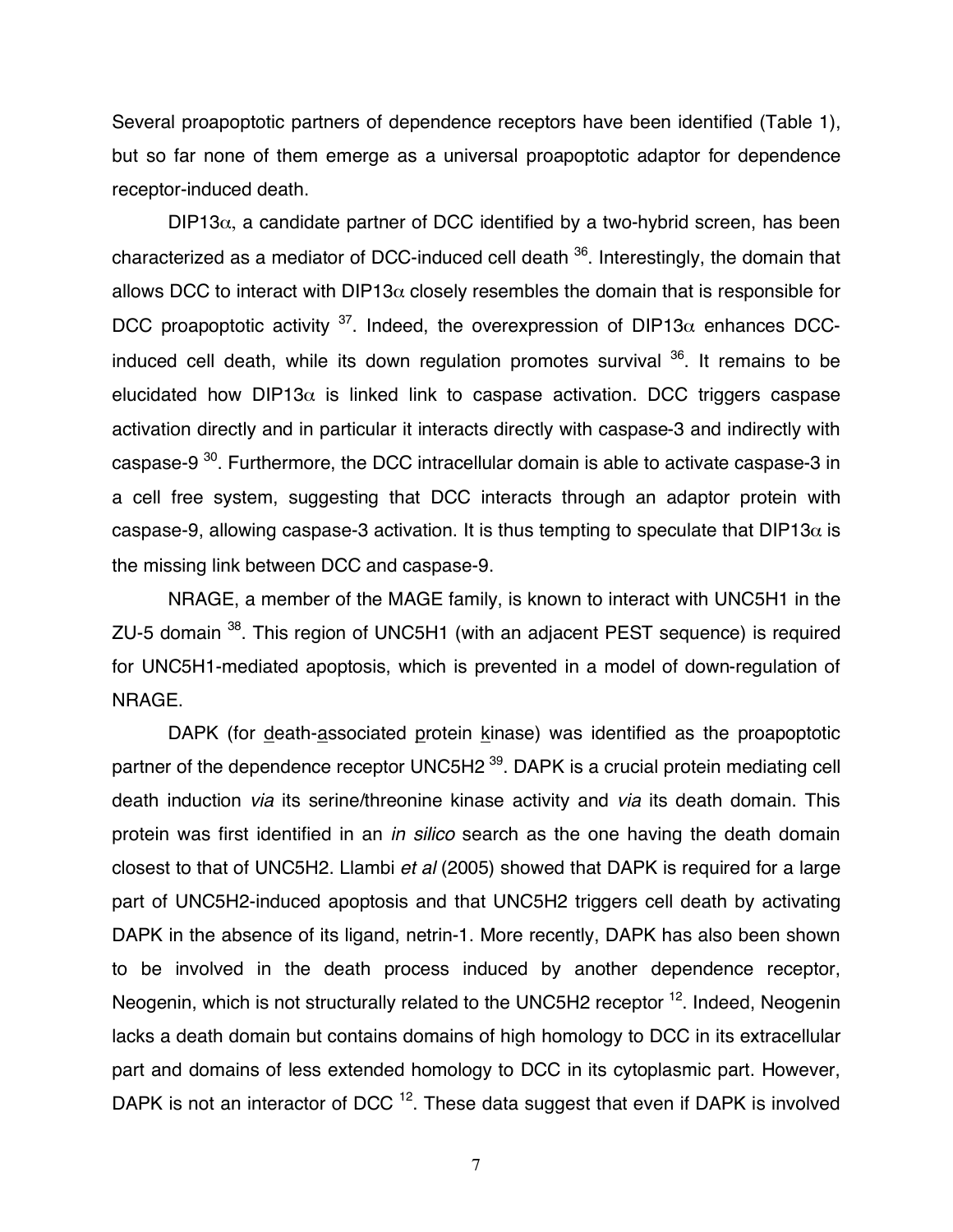in death signaling induced by several dependence receptors, the mechanisms of DAPK recruitment by the single receptors are different from one another. However, at the functional level, the role of DAPK in dependence receptors induced cell death is similar to that of UNC5H2 and Neogenin. Indeed, the DAPK kinase activity of is evident only in the absence of ligands.

For the RET dependence receptor, another death signaling pathway has been described in somatotrophic cells, the pituitary cells deputed to secrete growth hormones. In the absence of RET's ligand GDNF, the intracellular part of RET forms a complex with caspase-3 and PKCδ in which all three proteins become activated by cleavage <sup>40</sup>. This activated complex leads to binding of c/EBP $\alpha$  to the promoter of Pit-1, a pituitary specific transcription factor depending on JNK and CREB signaling. The upregulation of Pit-1 expression then leads to increased p53 expression and apoptosis. Importantly, *in vivo* observations showing larger adenopituitary glands in knock-out RET animals strengthened the *in vitro* data.

Recent data from our laboratory shown that, in the absence of its ligand, Ptc interacts with the adaptor protein DRAL/FHL2 to trigger cell death. DRAL was identified by a two-hybrid screen taimed at finding proteins involved in cell death control that would interact with the propaoptotic domain of Ptc (i.e., its 7th intracellular domain). We demonstrated that, in the absence of Shh, Ptc actually recruits a protein complex that includes DRAL, one of the caspase recruitment domain-CARD containing proteins TUCAN or NALP1, and the apical caspase-9  $32$ . All these proteins were identified as the partners required by Ptc to induce apoptosis both in immortalized cells and during neural tube development in chick embryos. Moreover, Ptc triggers caspase-9 activation and enhances cell death through a caspase-9-dependent mechanism. In view of these findings, we proposed that in the absence of its ligand Shh, the dependence receptor Ptc serves as the anchor for a caspase-activating complex that includes DRAL and caspase-9.

In summary, no proapoptotic partners common to all dependence receptors have been so far characterized. Future studies should tell us if each dependence receptor triggers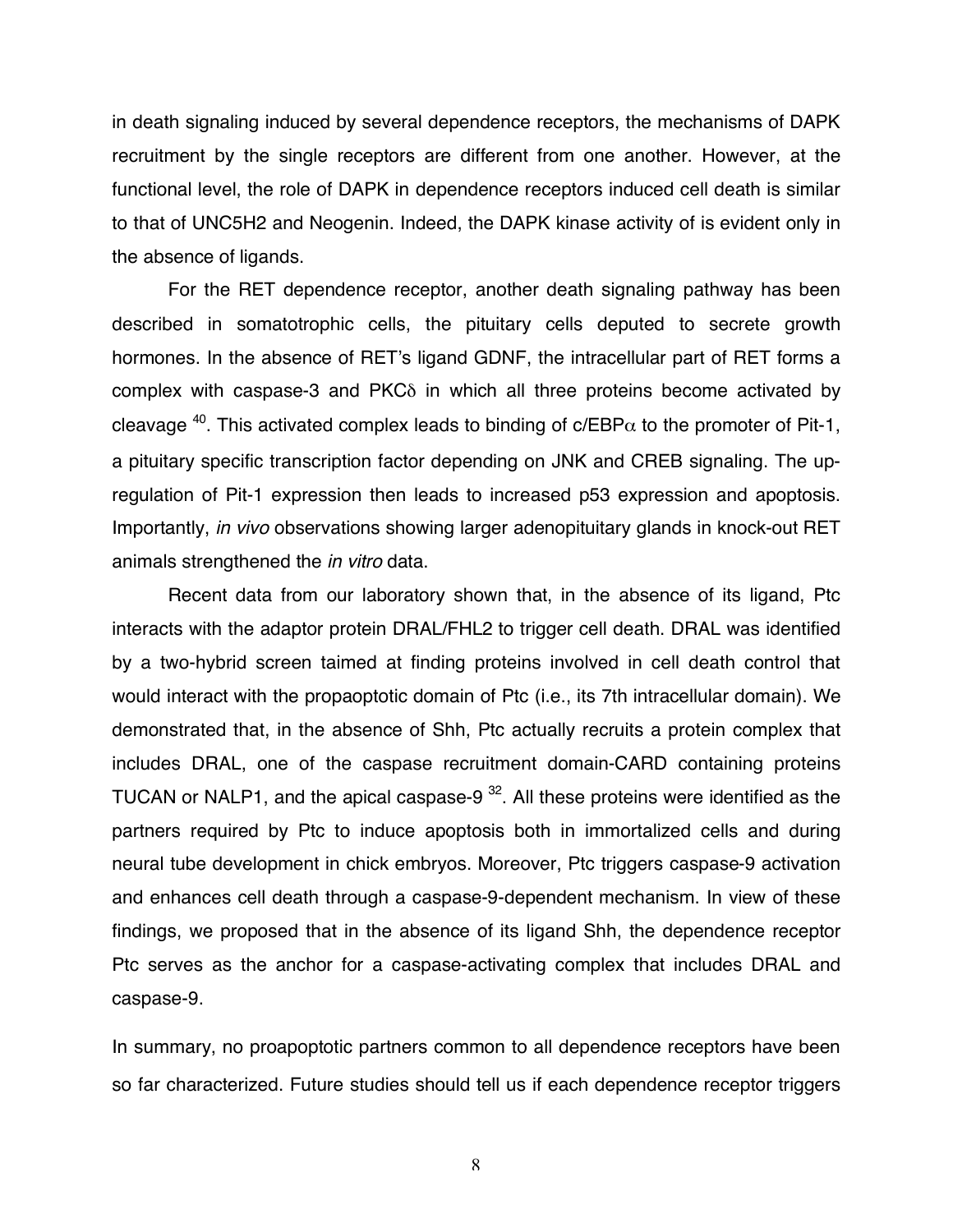cell death by means of a unique signaling pathway or if a common proapoptotic effector indeed exists. However, as shown for DCC and UNC5H2 <sup>5 6</sup> the interaction of dependence receptors with their proapoptotic partners seems to require their localization to lipid rafts. Indeed, when a mutant of receptor palmitoylation is used or when the lipid rafts organization is perturbed, no interaction with the proapoptotic partner was observed. Similarly, clustering of integrins results in caspase-8 recruitment <sup>13</sup> suggesting the necessity to group dependence receptors in a restricted domain at the membrane before the caspase-activating complex can be recruited.

## **Cleavage of dependence receptors by caspases**

In the absence of their ligand, dependence receptors can be cleaved by caspases. This has been shown *in vitro* for most dependence receptors with the exception of integrins and  $p75<sup>NTR</sup>$  which is processed proteolytically by an unknown protease  $41.$   $p75<sup>NTR</sup>$ , however, can be cleaved *in vitro* by caspases but it is still unclear whether this cleavage is required for p75<sup>NTR</sup> proapoptotic activity (S. Rabizadeh, personal communication).

The caspase found to be responsible for the cleavage of most dependence receptors *in vitro* is caspase-3. This finding, of course, does not exclude the requirement of other caspases *in vivo*. The cleavage sites of caspases have been mapped (Table 1) and their mutations abolish the proapoptotic activity of the corresponding dependence receptor, suggesting that the cleavage of these receptors is required to promote apoptosis. Dependence receptors can be classed in two categories depending on the number and position of caspase cleavage sites. In the presence of one cleavage site located upstream of the proapoptotic domain, the proapoptotic activity of the receptor is anchored to the plasma membrane. The caspase cleavage then allows for the exposure of a proapoptotic domain which is normally masked by the C-terminal domain of the receptor. This mechanism has been described for DCC, Ptc, Neogenin, ALK and EphA4. In the other hand, in the presence of two caspase cleavage sites, an intracellular fragment containing the proapoptotic activity of the receptor is then released from the membrane to the cytoplasm; this seems to occur for RET, MET and TrkC.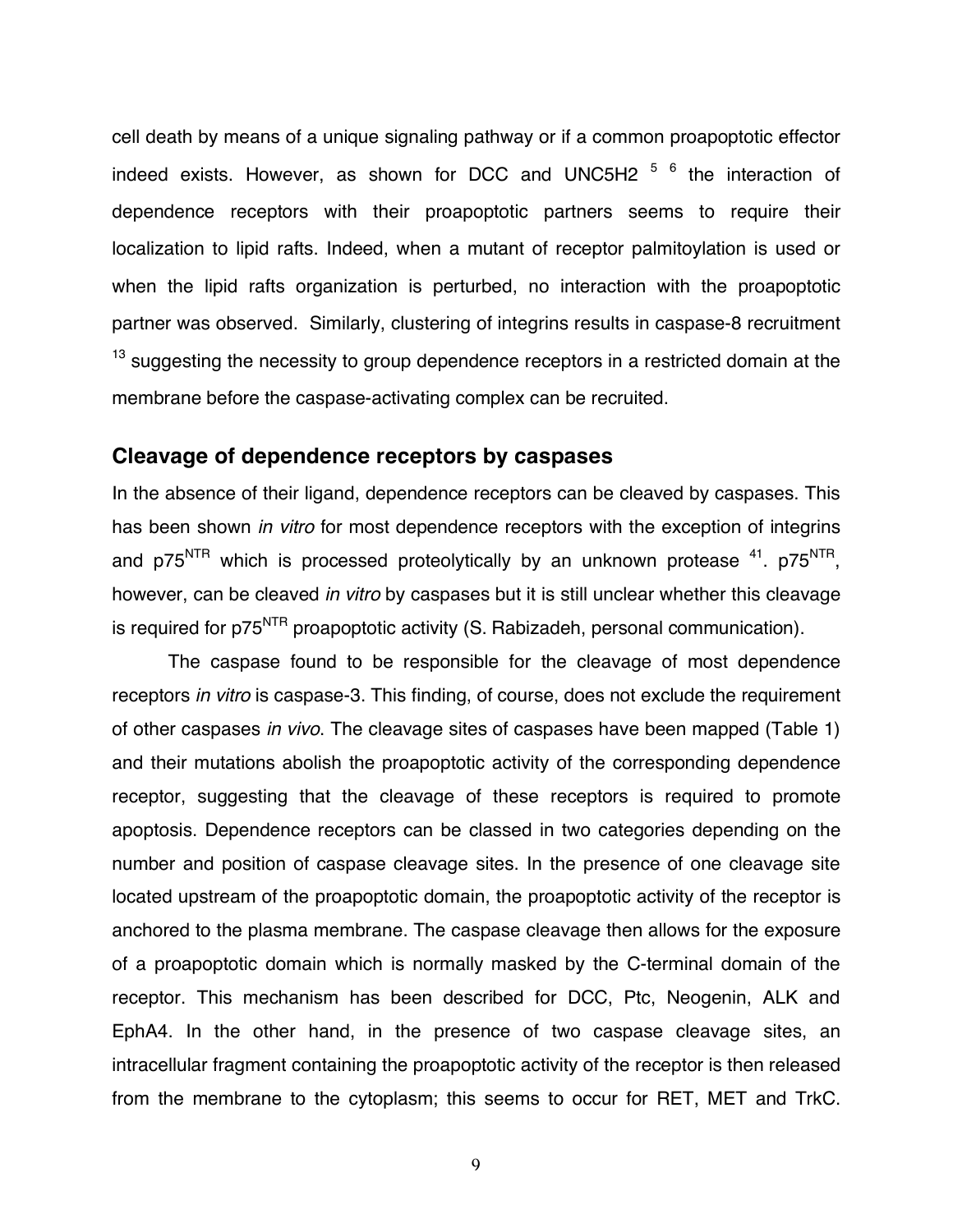Futhermore, it was shown that the cleavage of MET occurs in a sequential manner, with the site located at the C-Terminal region promoting a cleavage at the juxtamembrane region of the protein  $42$ . The C-terminal cleavage generates a fragment of the last 5 amino acids of MET which is undetectable. However, Foveau et al. studied this cleavage thanks to a tagged version of the receptor having a V5 epitope at its carboxyterminus<sup>42</sup>. Although not yet demonstrated, a cryptic cleavage site might also exist for other dependence receptors.

However the cleavage occurs, it is generally thought that it induces a conformational change of the dependence receptor, then allowing the exposition/release of an addiction/dependence domain (ADD) responsible for triggering cell death.

Cleavage of dependence receptors has been observed *in cellulo* for AR 43 and all the receptors belonging to the Receptor Tyrosine Kinase family : RET  $44$ , MET  $45$ , ALK  $46$ , TrkC 31 and EphA4 47. Such a cleavage still remains to be observed *in cellulo* or *in vivo* for other dependence receptors in order to better understand its biological meaning. Tools to detect cleaved receptors *in vivo* are under development and their use should shed new light on this cleavage step.

The receptor need to be cleaved before exerting their proapoptotic activity raises the question as to wether they can be considered promoters of apoptosis rather than a mere substrate of caspases already activated by other stimuli. This apparent contradiction could be explained by the notion that caspases are not completely dormant in non-apoptotic cells, but possess a residual activity  $48$ ;  $49$ ; thus the receptors could be cleaved by little active caspase zymogens. Indeed, local activation, not resulting in cell death, has been documented in several systems  $(50)$ ; for a review see  $51$ ) suggesting that apoptosis could be a consequence of the amplification rather than of the initiation of caspase activity (Fig 2). It is possible that dependence receptors trigger cell death after ligand withdrawal by first recruiting a caspase-activating complex; activated initiator caspases could then cleave and thus activate effector caspases. These caspases would then cleave dependence receptors, induce a change of conformation, expose/release the ADD then recruiting more caspase-activating complex or other partners in order to trigger more caspase activation. The cleavage of dependence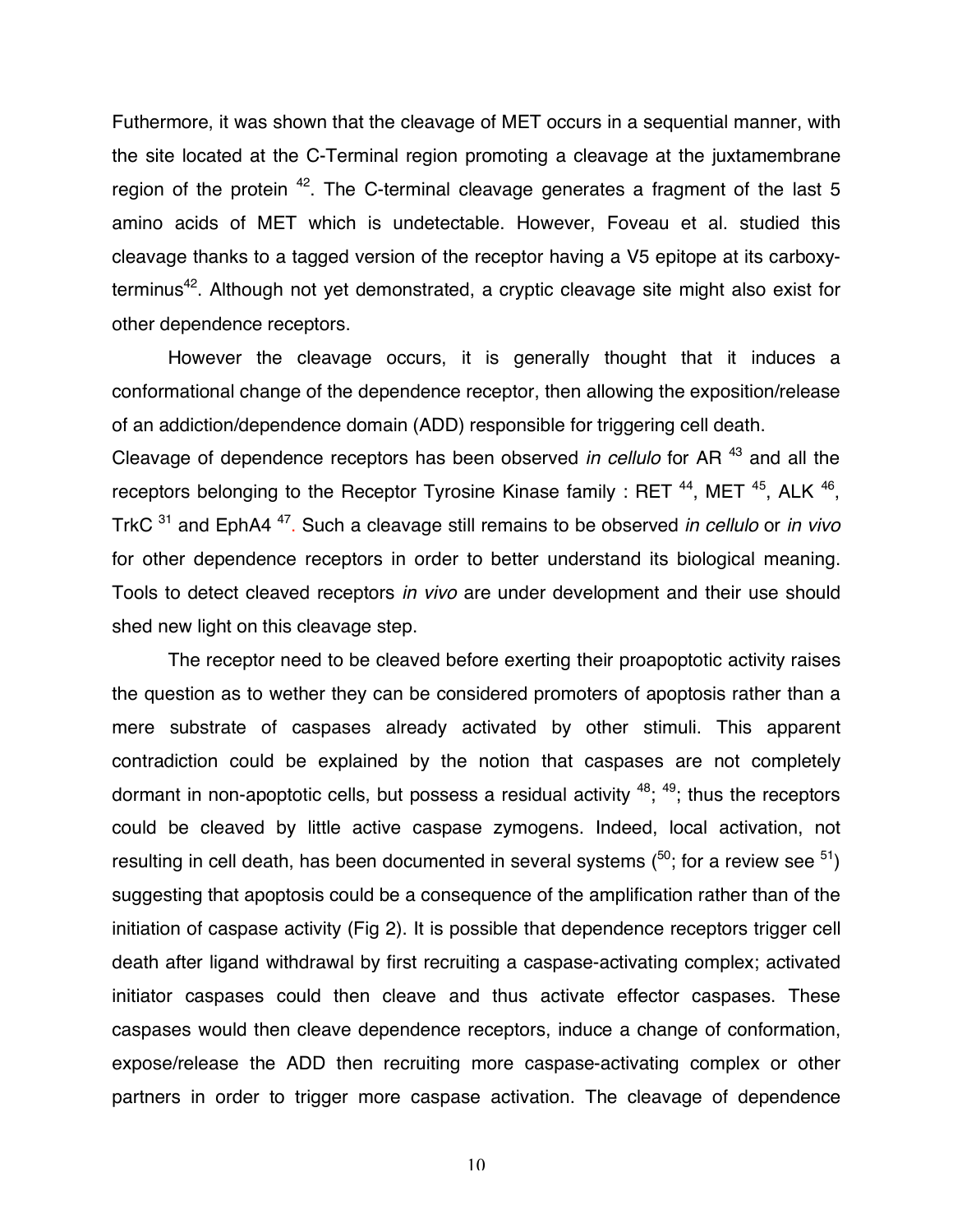receptors could thus represents a threshold of caspase activation beyond which apoptosis is unleashed. However, we cannot dismiss the alternative possibility that caspase cleavage is a necessary step that will allow the interaction with the caspaseactivating complex. Along this line, it was shown that DCC interaction with caspase-9 occurs only when the receptor is cleaved and is not observed when DCC is mutated in its caspase cleavage site  $30$ . The development of new tools, including specific antibodies raised against cleaved dependence receptors, should help to determine the precise sequence of events leading to an irreversible cell demise.

### **Conclusions**

Recent studies have highlighted a number of the molecular mechanisms by which dependence receptors initiate cell death in the absence of their ligands. This death pathway is only activated when dependence receptors localize to lipid rafts and are in a monomeric state. Ligand-free dependence receptors could recruit a caspase-activating signal mediated by means of adpator molecules acting as linking agents. The activated initiator caspase (mainly caspase-9 but sometimes caspase-8) could then activate effector caspases such as caspase-3. Whether this recruitment and the ensuing caspase activation occur before or after the cleavage of these receptors by active caspases, a necessary step toward the amplification of their caspase activity, remains to be seen.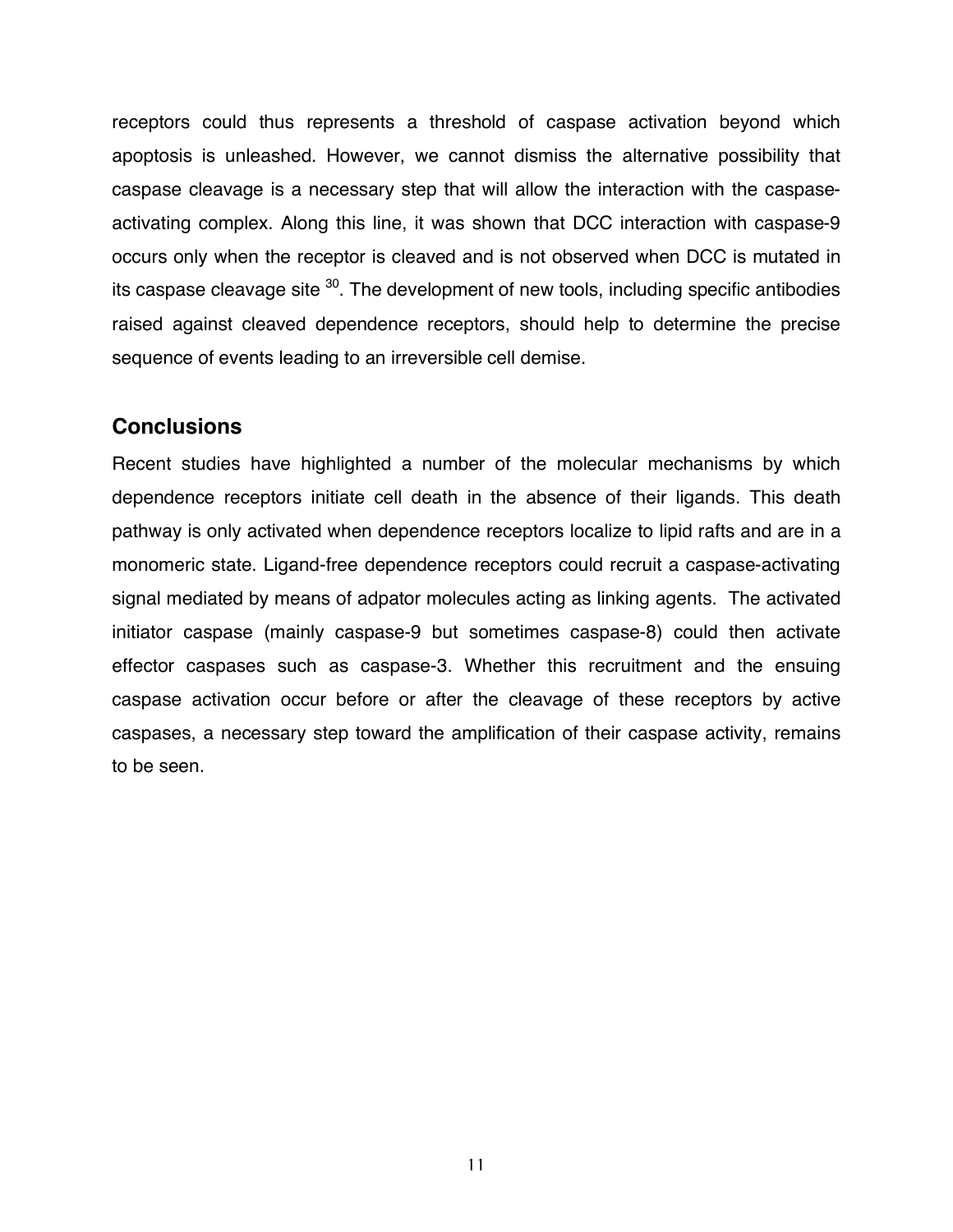# **Acknowledgments:**

We are really grateful for S. Vesce and F. Hemming for critical reading of the manuscript and text correction. The work in Mehlen's laboratory is supported by the Ligue Contre le Cancer, the Centre National de la Recherche Scientifique, the ANR and the INCA. J. F. is supported by an ARC fellowship.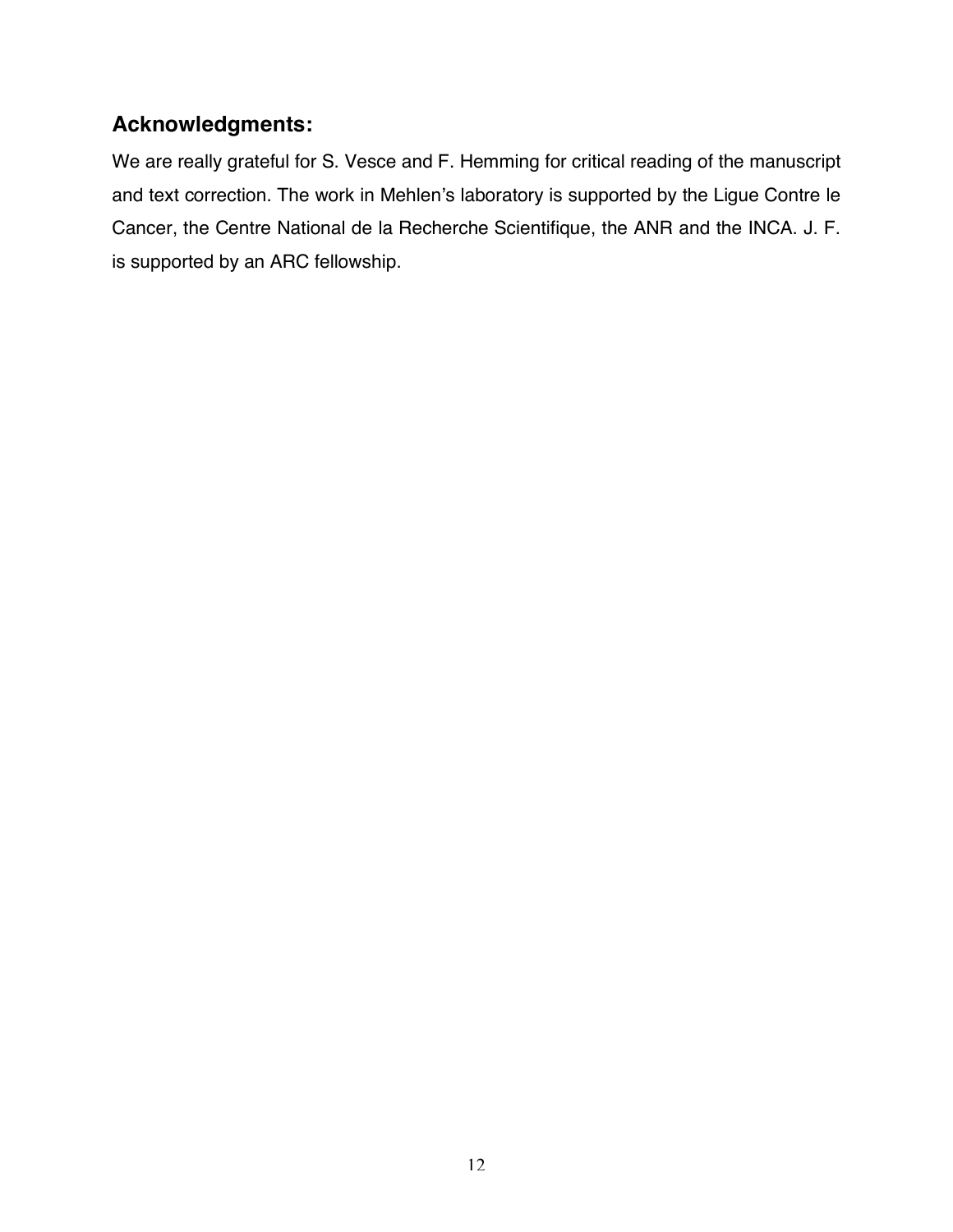#### **References**

1. Mehlen P, D. G. Dependence receptors: a new paradigm in cell signaling and cancer therapy. Oncogene 2010; in press.

2. Mehlen P, Puisieux A. Metastasis: a question of life or death. Nat Rev Cancer 2006; 6:449-58.

3. Mehlen P, Guenebeaud C. Netrin-1 and its dependence receptors as original targets for cancer therapy. Curr Opin Oncology 2009; in press.

4. Lajoie P, Goetz JG, Dennis JW, Nabi IR. Lattices, rafts, and scaffolds: domain regulation of receptor signaling at the plasma membrane. J Cell Biol 2009; 185:381-5.

5. Furne C, Corset V, Herincs Z, Cahuzac N, Hueber AO, Mehlen P. The dependence receptor DCC requires lipid raft localization for cell death signaling. Proc Natl Acad Sci U S A 2006; 103:4128-33.

6. Maisse C, Rossin A, Cahuzac N, Paradisi A, Klein C, Haillot ML, Herincs Z, Mehlen P, Hueber AO. Lipid raft localization and palmitoylation: identification of two requirements for cell death induction by the tumor suppressors UNC5H. Exp Cell Res 2008; 314:2544-52.

7. Herincs Z, Corset V, Cahuzac N, Furne C, Castellani V, Hueber AO, Mehlen P. DCC association with lipid rafts is required for netrin-1-mediated axon guidance. J Cell Sci 2005; 118:1687-92.

8. Barker PA, Barbee G, Misko TP, Shooter EM. The low affinity neurotrophin receptor, p75LNTR, is palmitoylated by thioester formation through cysteine 279. J Biol Chem 1994; 269:30645-50.

9. Bilderback TR, Grigsby RJ, Dobrowsky RT. Association of p75(NTR) with caveolin and localization of neurotrophin-induced sphingomyelin hydrolysis to caveolae. J Biol Chem 1997; 272:10922-7.

10. Higuchi H, Yamashita T, Yoshikawa H, Tohyama M. PKA phosphorylates the p75 receptor and regulates its localization to lipid rafts. Embo J 2003; 22:1790-800.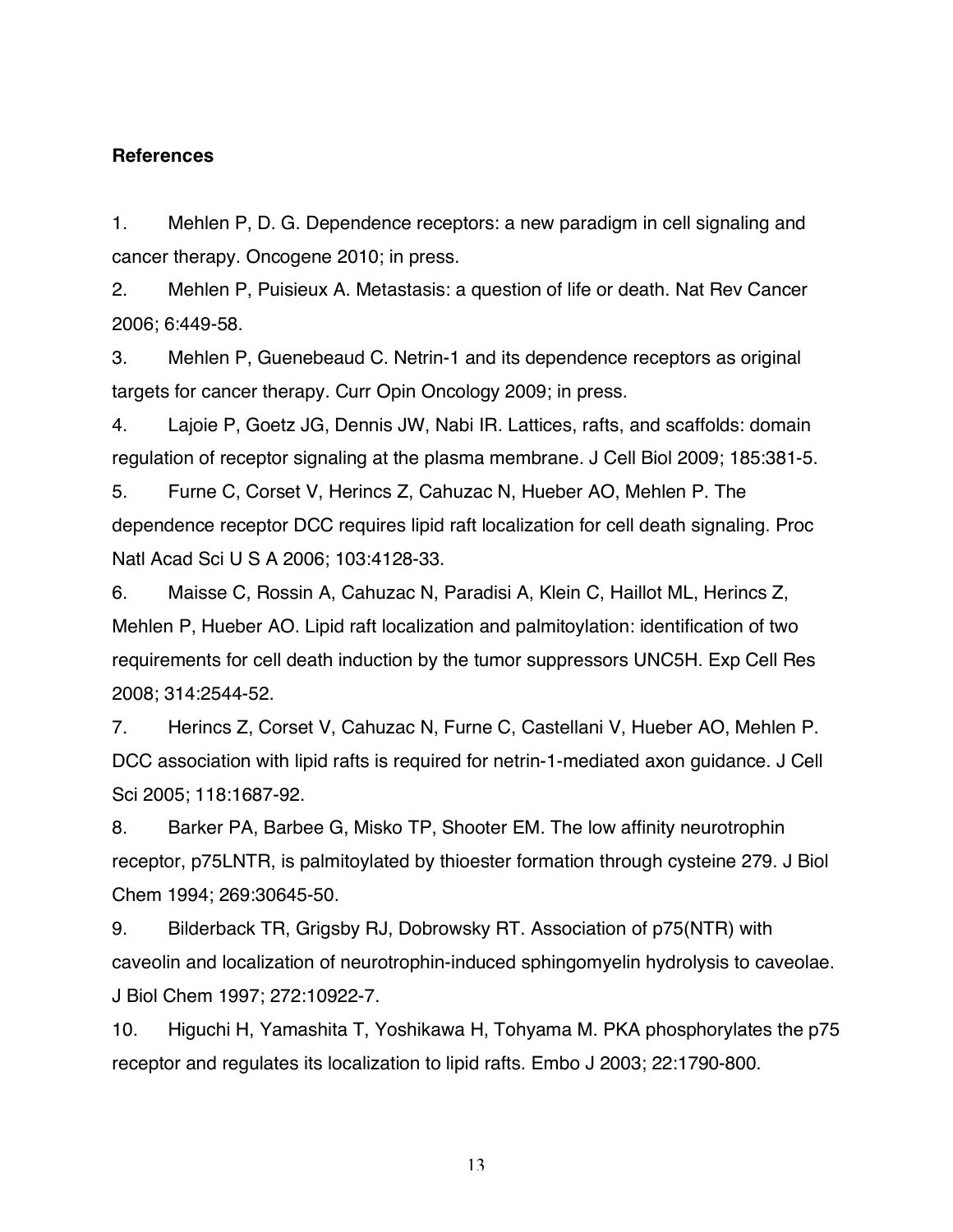11. Pierchala BA, Milbrandt J, Johnson EM, Jr. Glial cell line-derived neurotrophic factor-dependent recruitment of Ret into lipid rafts enhances signaling by partitioning Ret from proteasome-dependent degradation. J Neurosci 2006; 26:2777-87.

12. Fujita Y, Taniguchi J, Uchikawa M, Endo M, Hata K, Kubo T, Mueller BK, Yamashita T. Neogenin regulates neuronal survival through DAP kinase. Cell Death Differ 2008; 15:1593-608.

13. Stupack DG, Puente XS, Boutsaboualoy S, Storgard CM, Cheresh DA. Apoptosis of adherent cells by recruitment of caspase-8 to unligated integrins. J Cell Biol 2001; 155:459-70.

14. Karpen HE, Bukowski JT, Hughes T, Gratton JP, Sessa WC, Gailani MR. The sonic hedgehog receptor patched associates with caveolin-1 in cholesterol-rich microdomains of the plasma membrane. J Biol Chem 2001; 276:19503-11.

15. Rietveld A, Neutz S, Simons K, Eaton S. Association of sterol- and glycosylphosphatidylinositol-linked proteins with Drosophila raft lipid microdomains. J Biol Chem 1999; 274:12049-54.

16. Cortazzo MH, Kassis ES, Sproul KA, Schor NF. Nerve growth factor (NGF) mediated protection of neural crest cells from antimitotic agent-induced apoptosis: the role of the low-affinity NGF receptor. J Neurosci 1996; 16:3895-9.

17. Longo FM, Manthorpe M, Xie YM, Varon S. Synthetic NGF peptide derivatives prevent neuronal death via a p75 receptor-dependent mechanism. J Neurosci Res 1997; 48:1-17.

18. Wang JJ, Rabizadeh S, Tasinato A, Sperandio S, Ye X, Green M, Assa-Munt N, Spencer D, Bredesen DE. Dimerization-dependent block of the proapoptotic effect of p75(NTR). J Neurosci Res 2000; 60:587-93.

19. Rabizadeh S, Ye X, Sperandio S, Wang JJ, Ellerby HM, Ellerby LM, Giza C, Andrusiak RL, Frankowski H, Yaron Y, Moayeri NN, Rovelli G, Evans CJ, Butcher LL, Nolan GP, Assa-Munt N, Bredesen DE. Neurotrophin dependence domain: a domain required for the mediation of apoptosis by the p75 neurotrophin receptor. J Mol Neurosci 2000; 15:215-29.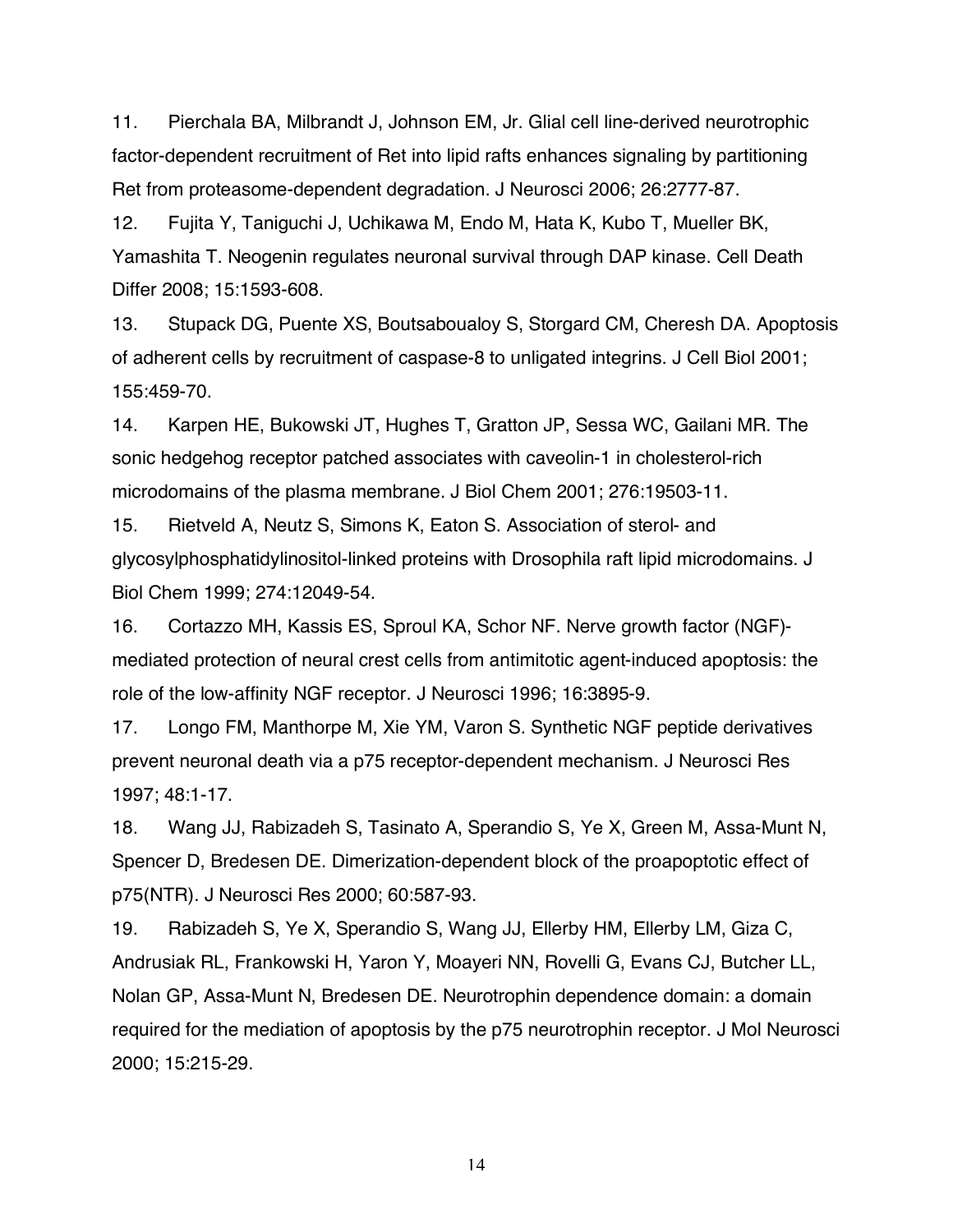20. Stein E, Zou Y, Poo M, Tessier-Lavigne M. Binding of DCC by netrin-1 to mediate axon guidance independent of adenosine A2B receptor activation. Science 2001; 291:1976-82.

21. Mille F, Llambi F, Guix C, Delloye-Bourgeois C, Guenebeaud C, Castro-Obregon S, Bredesen DE, Thibert C, Mehlen P. Interfering with multimerization of netrin-1 receptors triggers tumor cell death. Cell Death Differ 2009; 16:1344-51.

22. Fitamant J, Guenebeaud C, Coissieux MM, Guix C, Treilleux I, Scoazec JY, Bachelot T, Bernet A, Mehlen P. Netrin-1 expression confers a selective advantage for tumor cell survival in metastatic breast cancer. Proc Natl Acad Sci U S A 2008; 105:4850-5.

23. Delloye-Bourgeois C, Brambilla E, Coissieux MM, Guenebeaud C, Pedeux R, Firlej V, Cabon F, Brambilla C, Mehlen P, Bernet A. Interference with netrin-1 and tumor cell death in non-small cell lung cancer. J Natl Cancer Inst 2009; 101:237-47.

24. Weiss A, Schlessinger J. Switching signals on or off by receptor dimerization. Cell 1998; 94:277-80.

25. Lu X, Liu S, Kornberg TB. The C-terminal tail of the Hedgehog receptor Patched regulates both localization and turnover. Genes Dev 2006; 20:2539-51.

26. Kuwabara PE, Labouesse M. The sterol-sensing domain: multiple families, a unique role? Trends Genet 2002; 18:193-201.

27. Torroja C, Gorfinkiel N, Guerrero I. Patched controls the Hedgehog gradient by endocytosis in a dynamin-dependent manner, but this internalization does not play a major role in signal transduction. Development 2004; 131:2395-408.

28. Stein E, Tessier-Lavigne M. Hierarchical organization of guidance receptors: silencing of netrin attraction by slit through a Robo/DCC receptor complex. Science 2001; 291:1928-38.

29. Bredesen DE, Mehlen P, Rabizadeh S. Receptors that mediate cellular dependence. Cell Death Differ 2005; 12:1031-43.

30. Forcet C, Ye X, Granger L, Corset V, Shin H, Bredesen DE, Mehlen P. The dependence receptor DCC (deleted in colorectal cancer) defines an alternative mechanism for caspase activation. Proc Natl Acad Sci U S A 2001; 98:3416-21.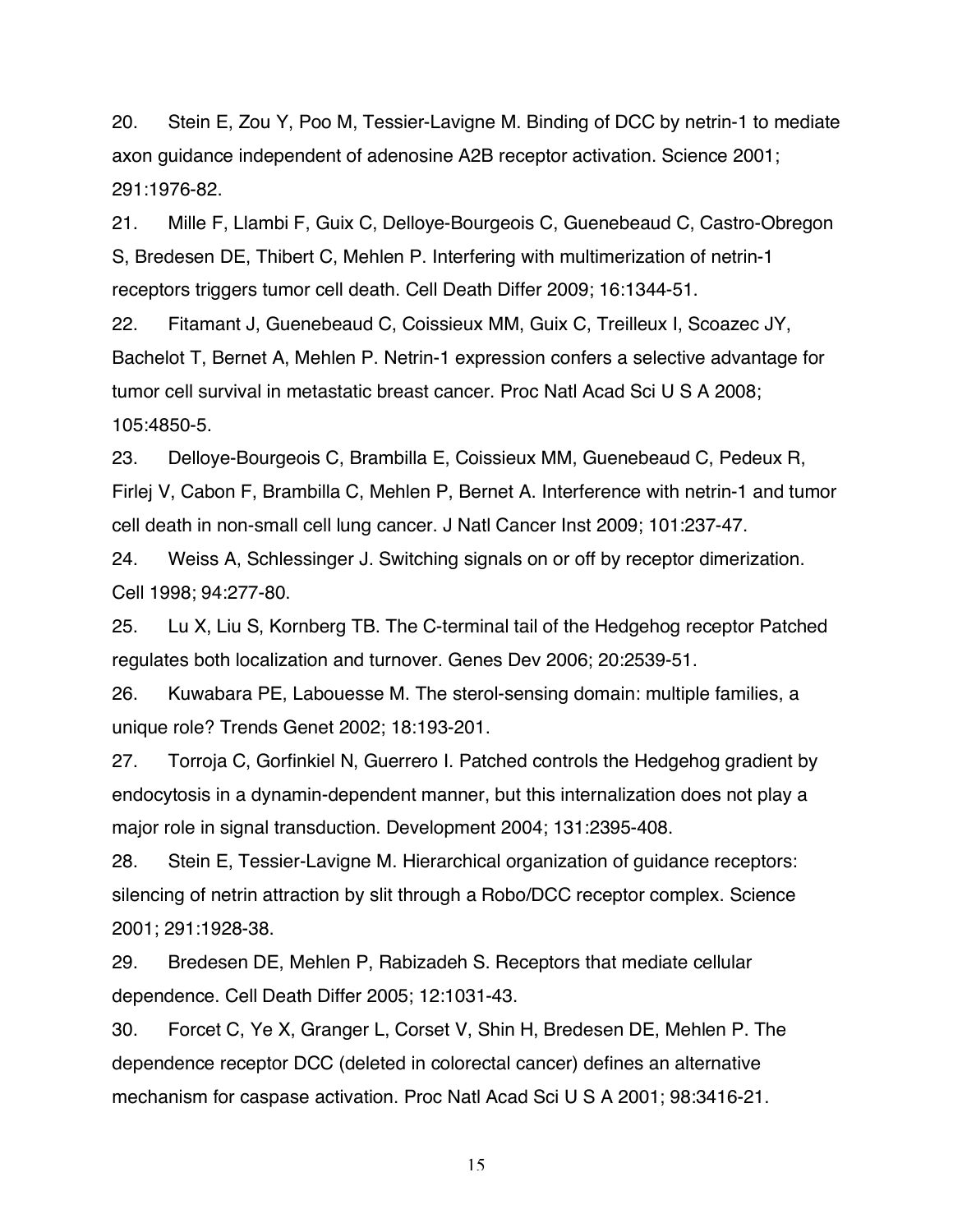31. Tauszig-Delamasure S, Yu LY, Cabrera JR, Bouzas-Rodriguez J, Mermet-Bouvier C, Guix C, Bordeaux MC, Arumae U, Mehlen P. The TrkC receptor induces apoptosis when the dependence receptor notion meets the neurotrophin paradigm. Proc Natl Acad Sci U S A 2007; 104:13361-6.

32. Mille F, Thibert C, Fombonne J, Rama N, Guix C, Hayashi H, Corset V, Reed JC, Mehlen P. The Patched dependence receptor triggers apoptosis through a DRALcaspase-9 complex. Nat Cell Biol 2009; 11:739-46.

33. Troy CM, Rabacchi SA, Friedman WJ, Frappier TF, Brown K, Shelanski ML. Caspase-2 mediates neuronal cell death induced by beta-amyloid. J Neurosci 2000; 20:1386-92.

34. Troy CM, Rabacchi SA, Hohl JB, Angelastro JM, Greene LA, Shelanski ML. Death in the balance: alternative participation of the caspase-2 and -9 pathways in neuronal death induced by nerve growth factor deprivation. J Neurosci 2001; 21:5007- 16.

35. Yu LY, Jokitalo E, Sun YF, Mehlen P, Lindholm D, Saarma M, Arumae U. GDNFdeprived sympathetic neurons die via a novel nonmitochondrial pathway. J Cell Biol 2003; 163:987-97.

36. Liu J, Yao F, Wu R, Morgan M, Thorburn A, Finley RL, Jr., Chen YQ. Mediation of the DCC apoptotic signal by DIP13 alpha. J Biol Chem 2002; 277:26281-5.

37. Mehlen P, Rabizadeh S, Snipas SJ, Assa-Munt N, Salvesen GS, Bredesen DE. The DCC gene product induces apoptosis by a mechanism requiring receptor proteolysis. Nature 1998; 395:801-4.

38. Williams ME, Strickland P, Watanabe K, Hinck L. UNC5H1 induces apoptosis via its juxtamembrane region through an interaction with NRAGE. J Biol Chem 2003; 278:17483-90.

39. Llambi F, Lourenco FC, Gozuacik D, Guix C, Pays L, Del Rio G, Kimchi A, Mehlen P. The dependence receptor UNC5H2 mediates apoptosis through DAP-kinase. Embo J 2005; 24:1192-201.

40. Canibano C, Rodriguez NL, Saez C, Tovar S, Garcia-Lavandeira M, Borrello MG, Vidal A, Costantini F, Japon M, Dieguez C, Alvarez CV. The dependence receptor Ret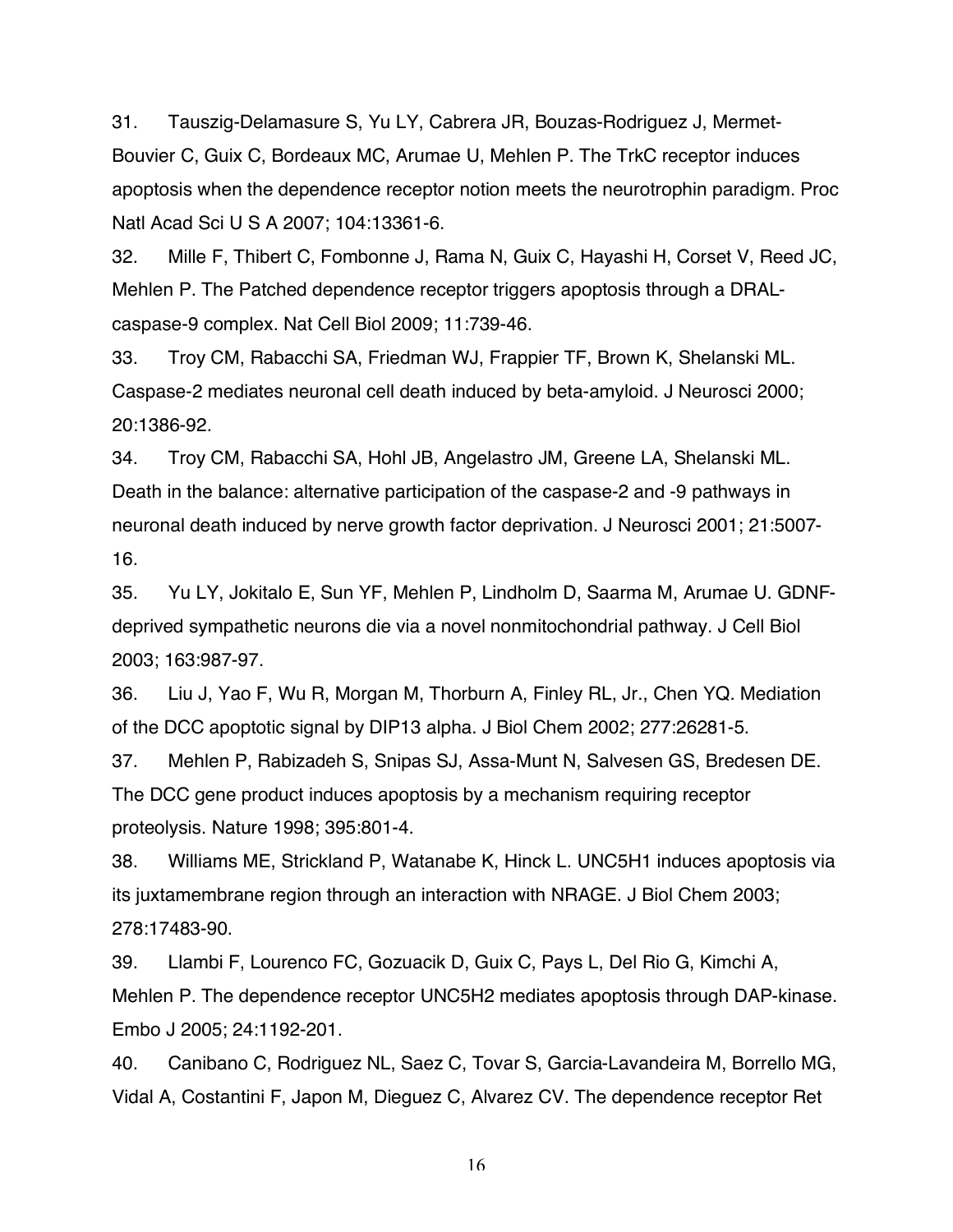induces apoptosis in somatotrophs through a Pit-1/p53 pathway, preventing tumor growth. Embo J 2007; 26:2015-28.

41. Kanning KC, Hudson M, Amieux PS, Wiley JC, Bothwell M, Schecterson LC. Proteolytic processing of the p75 neurotrophin receptor and two homologs generates Cterminal fragments with signaling capability. J Neurosci 2003; 23:5425-36.

42. Foveau B, Leroy C, Ancot F, Deheuninck J, Ji Z, Fafeur V, Tulasne D. Amplification of apoptosis through sequential caspase cleavage of the MET tyrosine kinase receptor. Cell Death Differ 2007; 14:752-64.

43. Ellerby LM, Hackam AS, Propp SS, Ellerby HM, Rabizadeh S, Cashman NR, Trifiro MA, Pinsky L, Wellington CL, Salvesen GS, Hayden MR, Bredesen DE. Kennedy's disease: caspase cleavage of the androgen receptor is a crucial event in cytotoxicity. J Neurochem 1999; 72:185-95.

44. Bordeaux MC, Forcet C, Granger L, Corset V, Bidaud C, Billaud M, Bredesen DE, Edery P, Mehlen P. The RET proto-oncogene induces apoptosis: a novel mechanism for Hirschsprung disease. Embo J 2000; 19:4056-63.

45. Tulasne D, Deheuninck J, Lourenco FC, Lamballe F, Ji Z, Leroy C, Puchois E, Moumen A, Maina F, Mehlen P, Fafeur V. Proapoptotic function of the MET tyrosine kinase receptor through caspase cleavage. Mol Cell Biol 2004; 24:10328-39.

46. Mourali J, Benard A, Lourenco FC, Monnet C, Greenland C, Moog-Lutz C, Racaud-Sultan C, Gonzalez-Dunia D, Vigny M, Mehlen P, Delsol G, Allouche M. Anaplastic lymphoma kinase is a dependence receptor whose proapoptotic functions are activated by caspase cleavage. Mol Cell Biol 2006; 26:6209-22.

47. Furne C, Ricard J, Cabrera JR, Pays L, Bethea JR, Mehlen P, Liebl DJ. EphrinB3 is an anti-apoptotic ligand that inhibits the dependence receptor functions of EphA4 receptors during adult neurogenesis. Biochim Biophys Acta 2009; 1793:231-8.

48. Salvesen GS, Dixit VM. Caspases: intracellular signaling by proteolysis. Cell 1997; 91:443-6.

49. Yang X, Chang HY, Baltimore D. Autoproteolytic activation of pro-caspases by oligomerization. Mol Cell 1998; 1:319-25.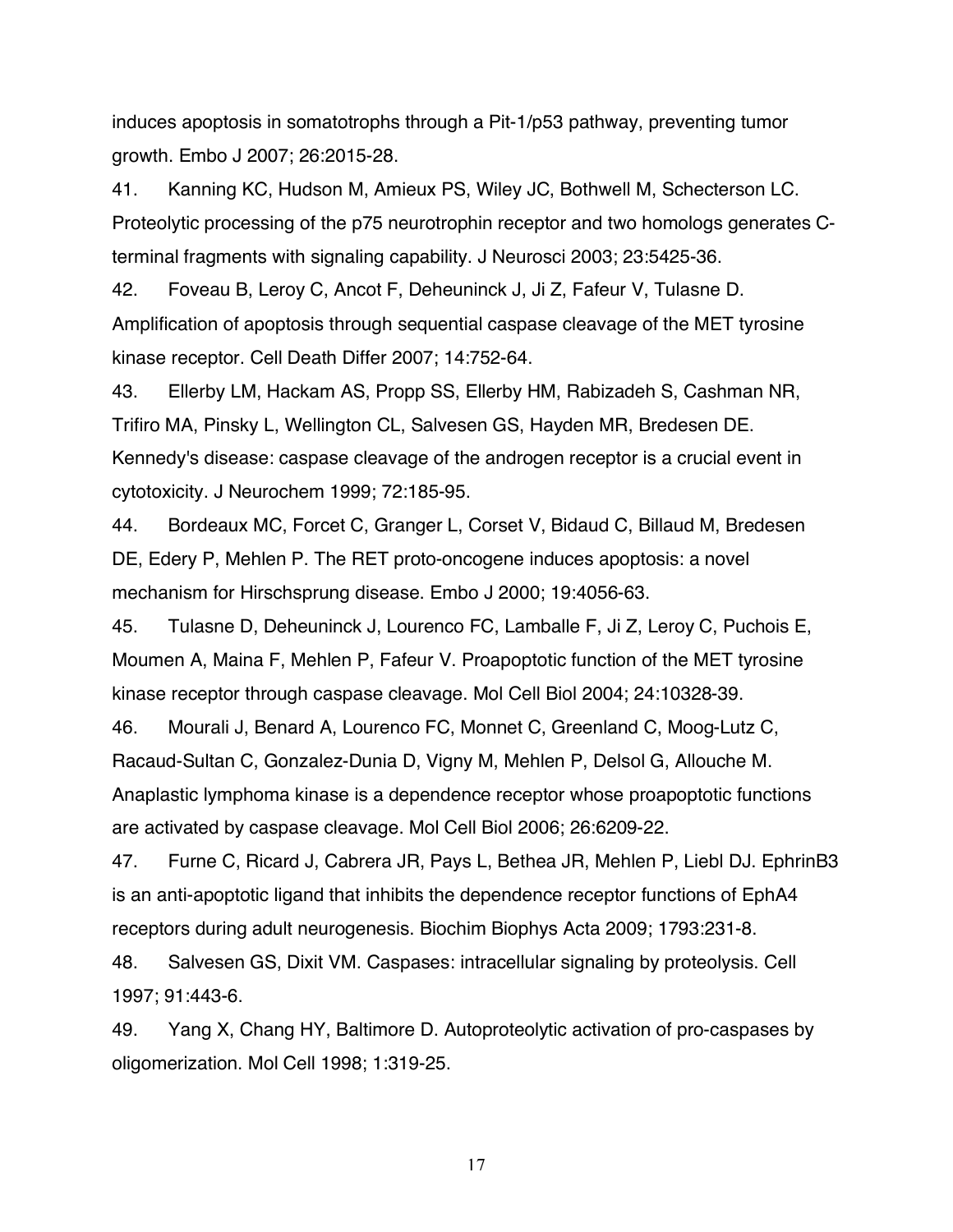50. Campbell DS, Holt CE. Apoptotic pathway and MAPKs differentially regulate chemotropic responses of retinal growth cones. Neuron 2003; 37:939-52.

51. Abraham MC, Shaham S. Death without caspases, caspases without death. Trends Cell Biol 2004; 14:184-93.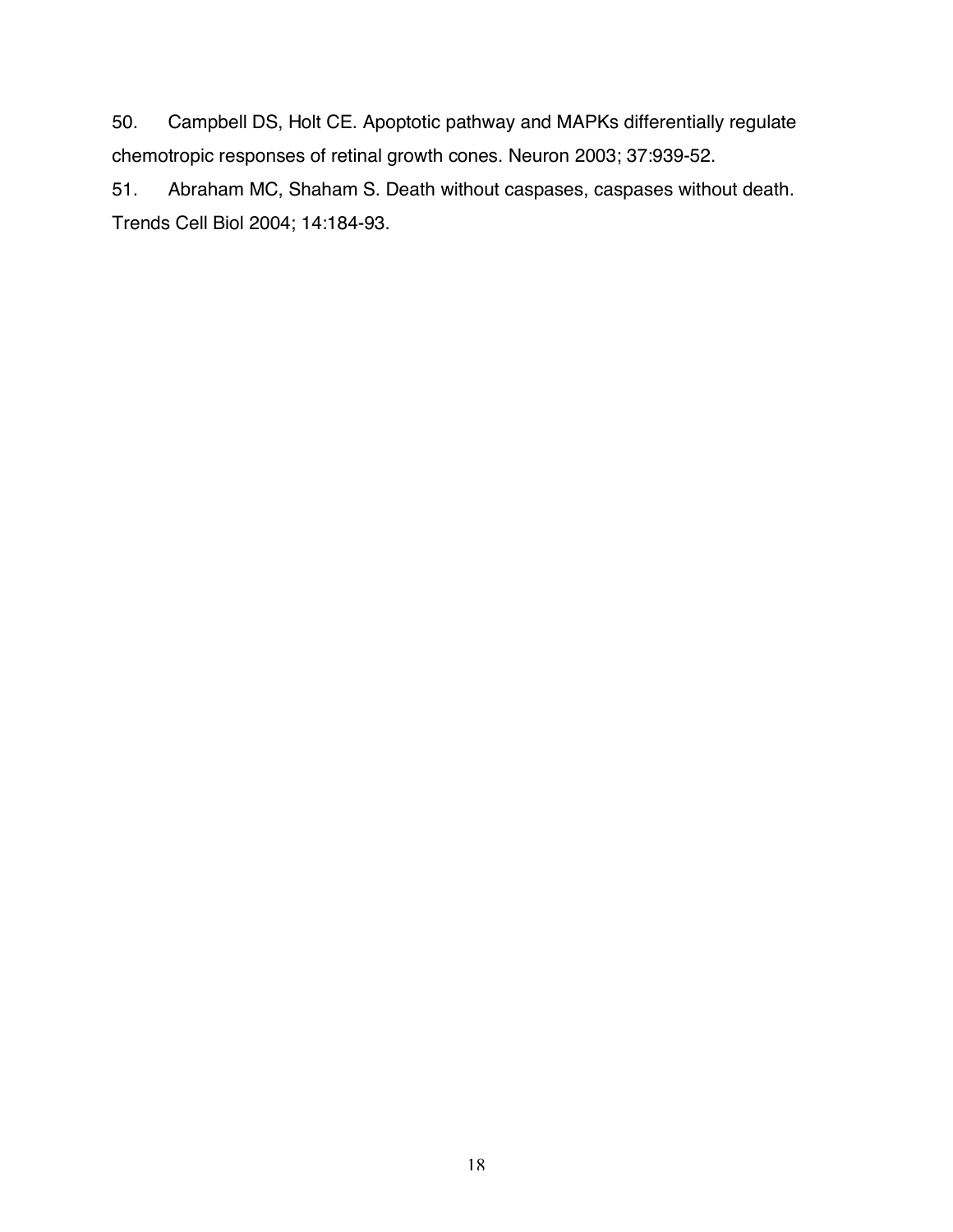#### **Figure and Table Legends**

# **Table 1: Summary of known death adaptors of dependence receptors, caspases involved and caspase cleavage sites**

The fourth steps discussed in the text are highlight in this table. Lipid raft association of the dependence receptors-induced cell death is noticed. Monomerization of the receptor as a crucial step to trigger cell death upon ligand removal is mentioned. The state-of the-art about the existence of a caspase-activating complex is broken down in (i) the known proapoptotic partner recruited, (ii) the caspase involved and (iii) the eventually description of cytochome c release associated with dependence receptor-cell death in order to characterized a mitochondrial death pathway. Caspase cleavage sites are indicated. \* : reported *in cellulo* cleavage. ND : not determined.

#### **Figure 1: Dependence receptors as two-sided receptors.**

It is usually said that receptors function only in response to ligand binding. However, dependence receptors are not inactive in the absence of ligand, but rather display two opposing signaling properties: in the presence of ligands, they induce a positive signal of survival and then differentiation or migration; in their absence, they trigger apoptosis. Thus, the survival of cells expressing such dependence receptors depends on ligand availability.

#### **Figure 2: Hypothetical model of dependence receptors-induced apoptosis.**

In the absence of a ligand, dependence receptors may trigger apoptosis if receptors are localized into lipid rafts, are in a monomeric state and the recruitment of a complex leading to caspases activation and cleavage of the receptor by caspases that enhances the cell death signal.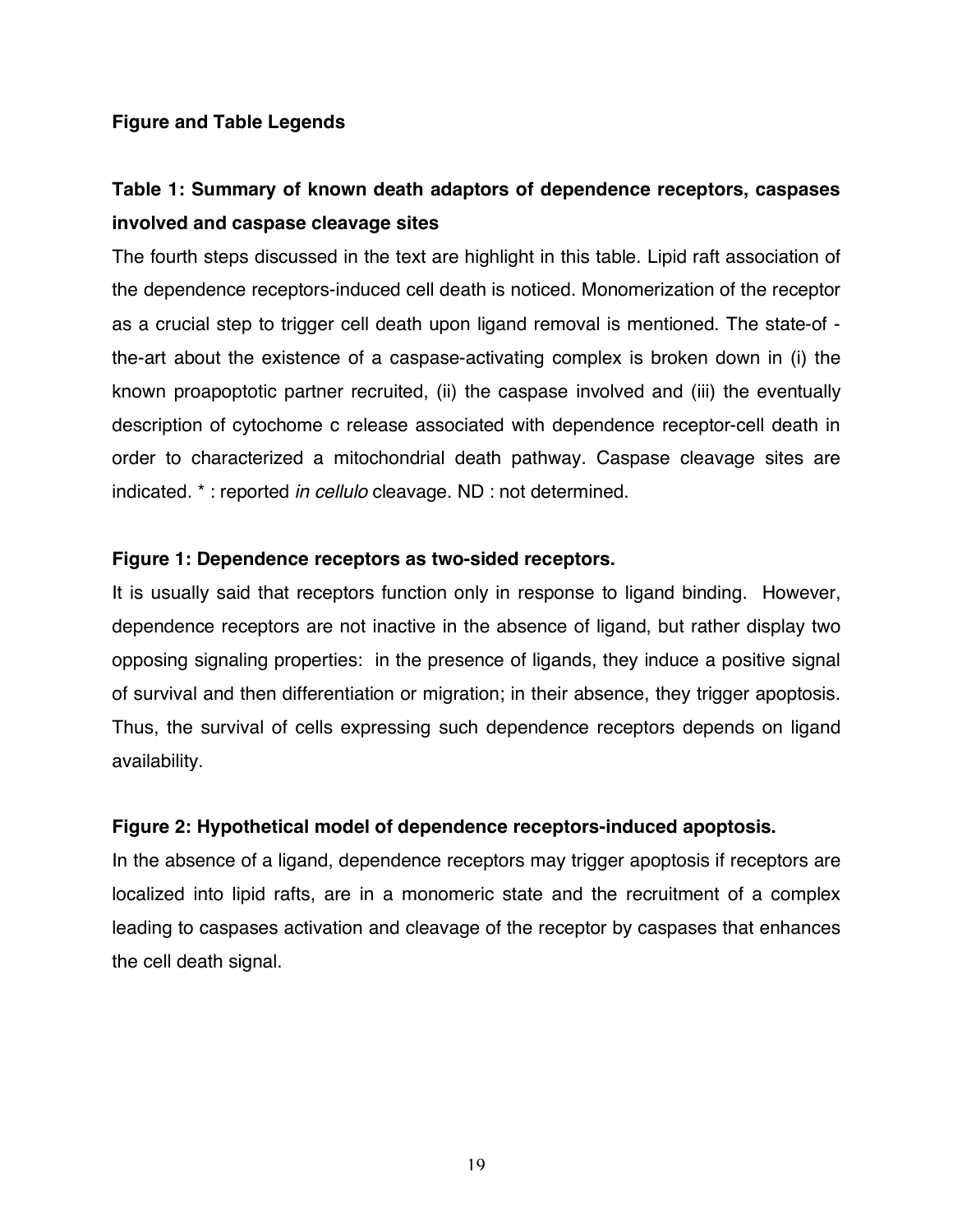|                                       |                        | <b>Caspase-activating complex</b> |                                      |                                                 |
|---------------------------------------|------------------------|-----------------------------------|--------------------------------------|-------------------------------------------------|
| <b>Survival</b><br>inducing<br>ligand | Dependence<br>Receptor | Proapoptotic<br>partners          | <b>Initiator caspase</b><br>involved | Dependence<br>receptor caspase<br>cleavage site |
| <b>NGF</b>                            | P75                    | NRAGE?                            | caspase-2?                           | Uncharacterized                                 |
| netrin-1                              | <b>DCC</b>             | DIP13- $\alpha$                   | caspase-9                            | D1290                                           |
| netrin-1                              | UNC5H1                 | <b>NRAGE</b>                      | <b>ND</b>                            | <b>ND</b>                                       |
| netrin-1                              | UNC5H2                 | <b>DAPK</b>                       | not caspase-8                        | D412                                            |
| <b>RGM</b>                            | Neogenin               | <b>DAPK</b>                       | <b>ND</b>                            | D1323                                           |
| androgen                              | <b>AR</b>              | <b>ND</b>                         | <b>ND</b>                            | D146 and around<br>D <sub>660</sub>             |
| $EML$ (ex :<br>laminin)               | Integrin               | <b>ND</b>                         | caspase-8                            | No cleavage                                     |
| Shh                                   | Patched<br>Ptc         | DRAL/FHL2,<br>TUCAN/NALP1         | caspase-9                            | D1392                                           |
| <b>GDNF</b>                           | <b>RET</b>             | Pit1/P53                          | caspase-2?                           | D707, D1017                                     |
| HGF/SF                                | <b>MET</b>             | <b>ND</b>                         | <b>ND</b>                            | D1000, D1374                                    |
| Pleiotrophin/<br>midkine              | <b>ALK</b>             | <b>ND</b>                         | ND                                   | D1160                                           |
| NT <sub>3</sub>                       | <b>TrkC</b>            | <b>ND</b>                         | caspase-9                            | D495, D641                                      |
| EphB3                                 | EphA4                  | <b>ND</b>                         | <b>ND</b>                            | D773/774                                        |

Table 1 -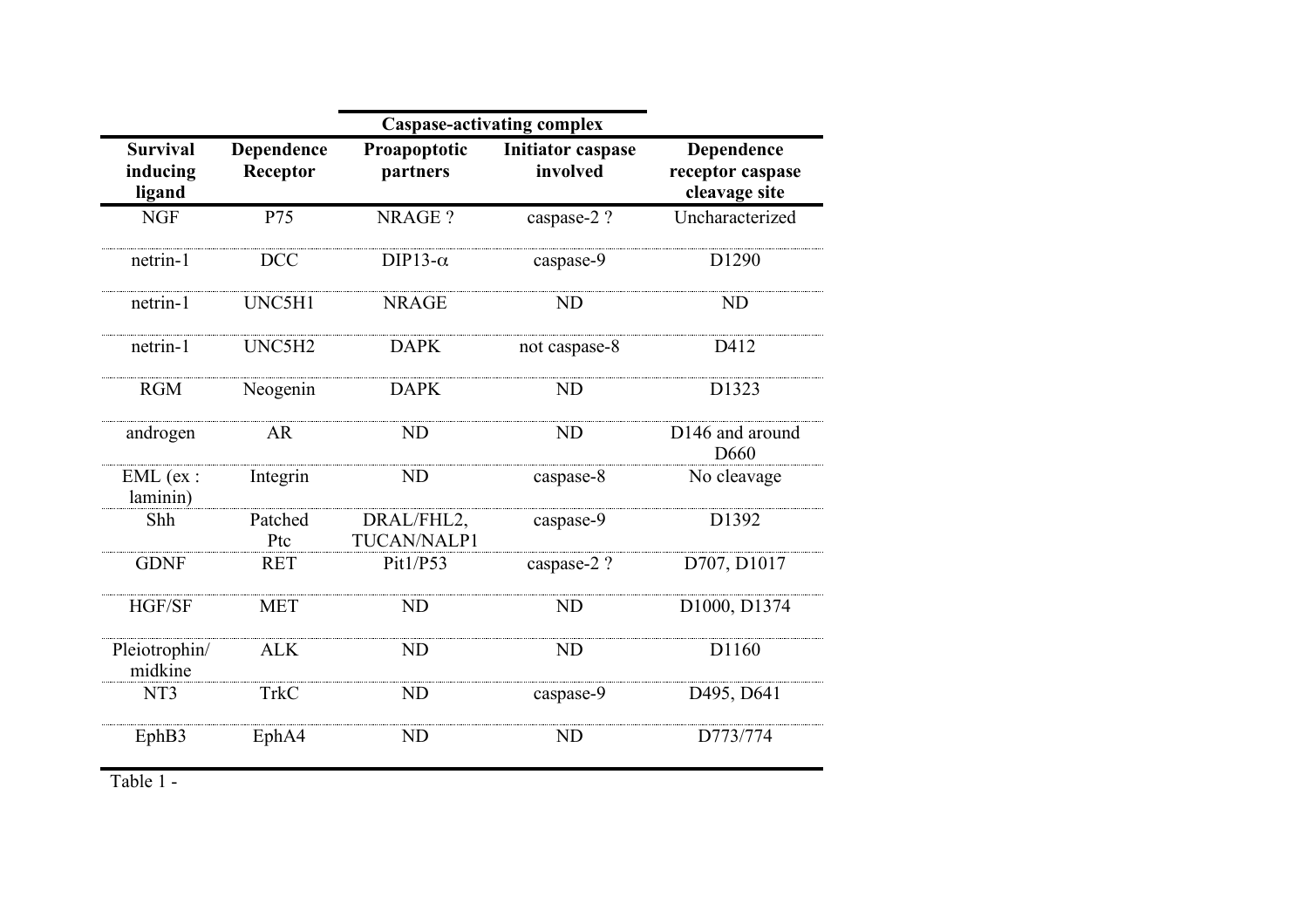

# Fig 1 -